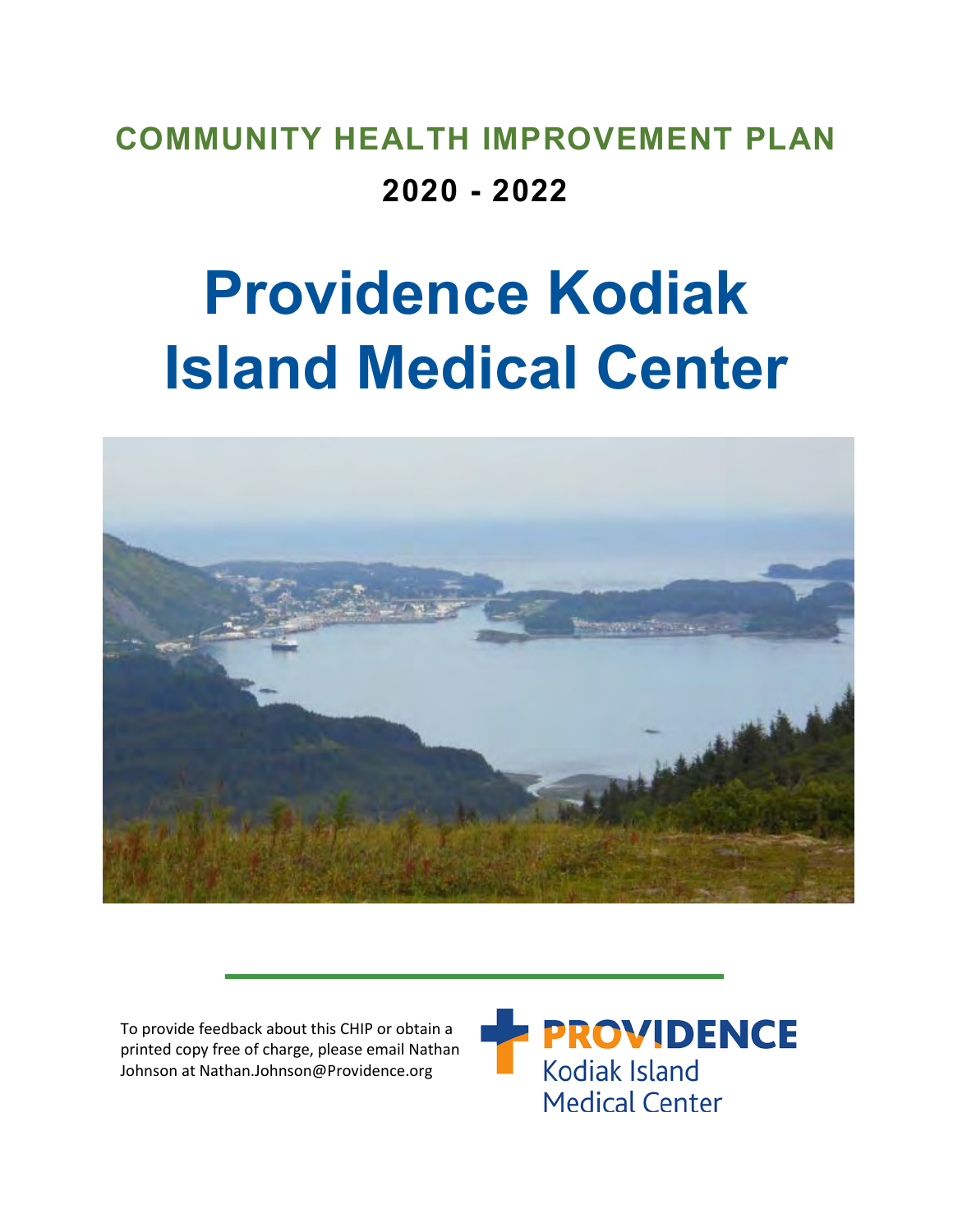# CONTENTS

| Community Benefit Governance and Management Structure Error! Bookmark not defined.     |
|----------------------------------------------------------------------------------------|
|                                                                                        |
|                                                                                        |
|                                                                                        |
|                                                                                        |
|                                                                                        |
|                                                                                        |
|                                                                                        |
|                                                                                        |
|                                                                                        |
|                                                                                        |
|                                                                                        |
|                                                                                        |
|                                                                                        |
|                                                                                        |
|                                                                                        |
| Addressing the Needs of the Community: 2020-2022 Key Community Benefit Initiatives and |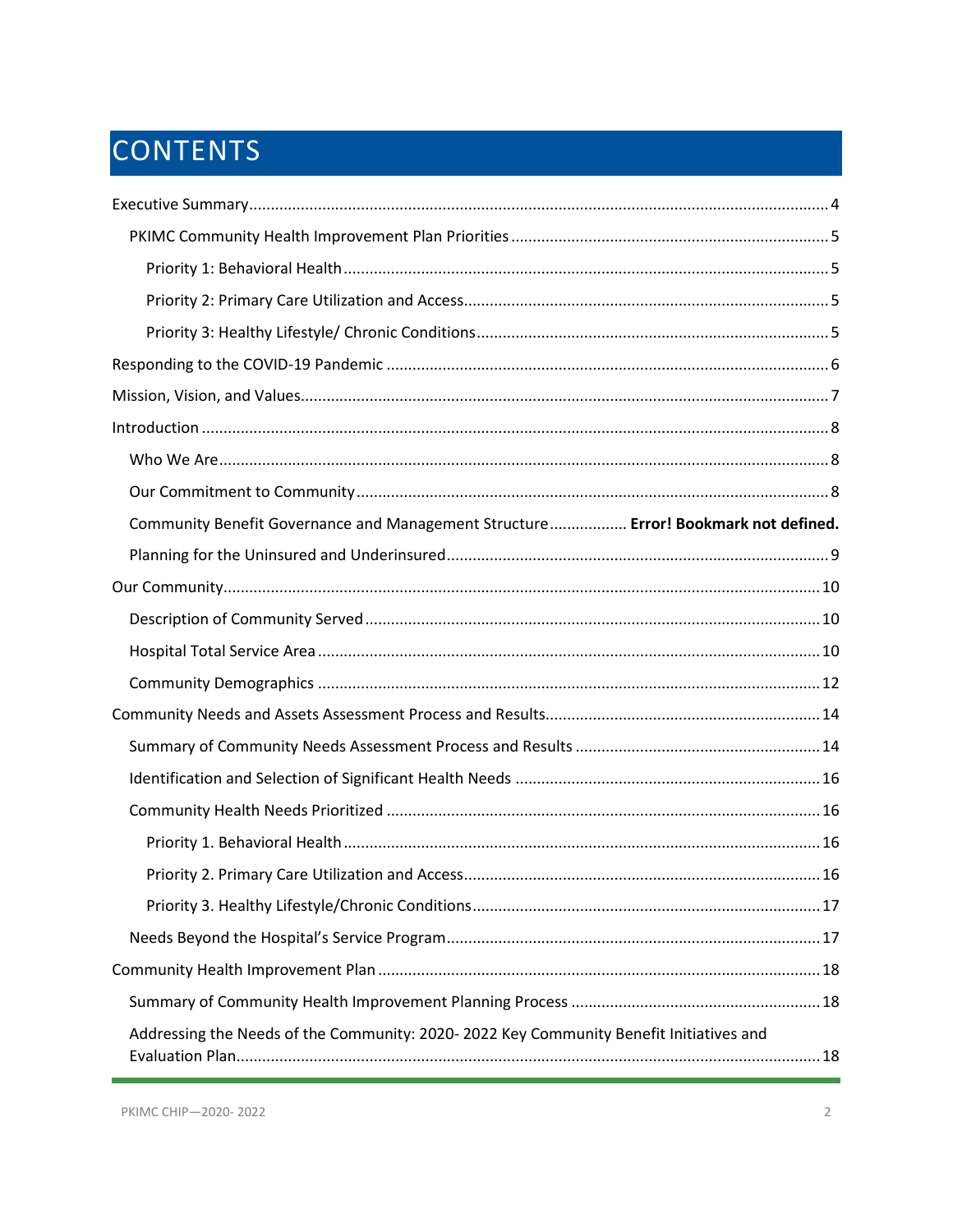| Initiative #2: Primary Care Utilization and Access  Error! Bookmark not defined.   |  |
|------------------------------------------------------------------------------------|--|
| Initiative #3: Healthy Lifestyle/Chronic Conditions  Error! Bookmark not defined.  |  |
| Other Community Benefit Programs and Evaluation Plan  Error! Bookmark not defined. |  |
|                                                                                    |  |
|                                                                                    |  |
|                                                                                    |  |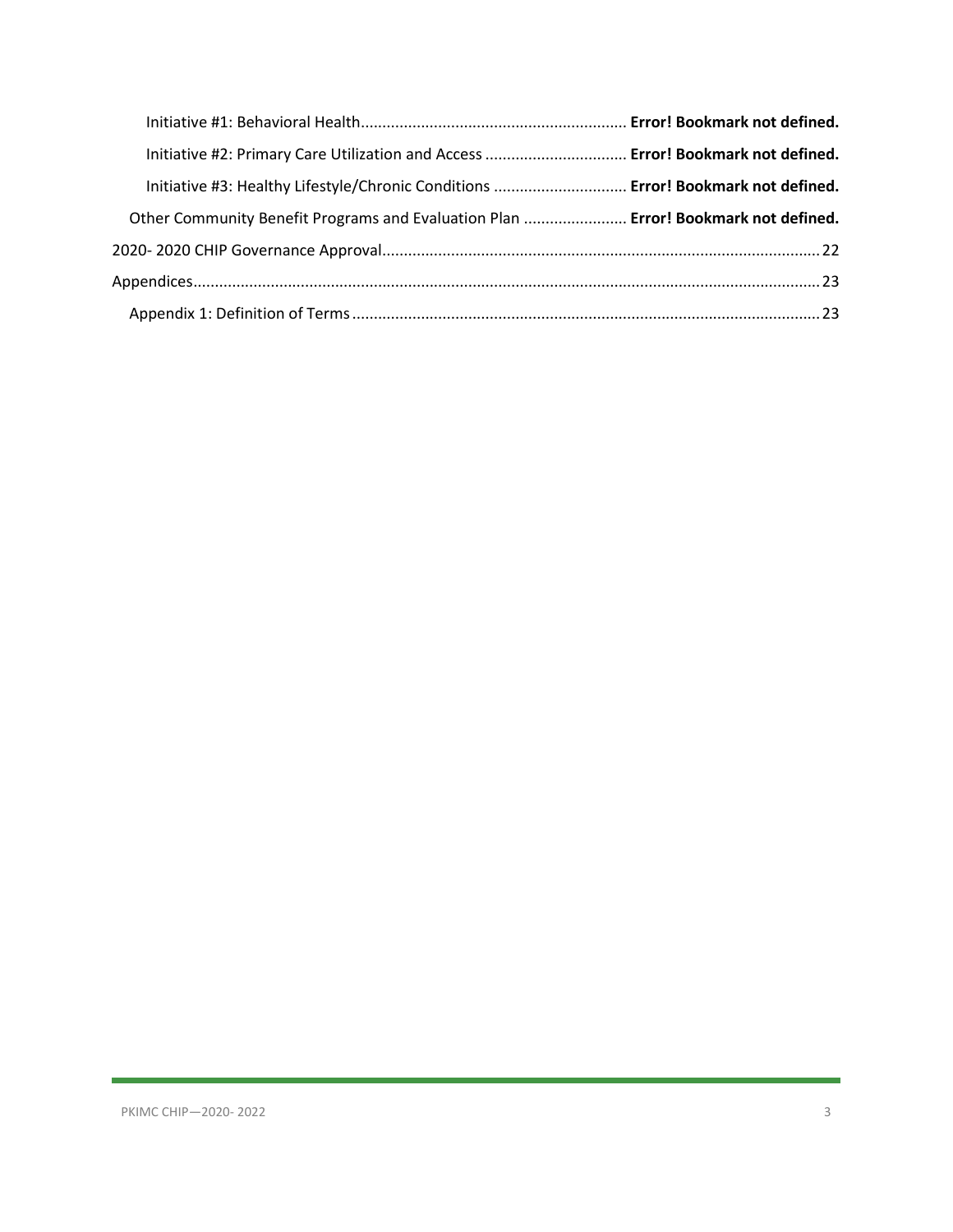# <span id="page-3-0"></span>EXECUTIVE SUMMARY

Providence continues its mission of service in Kodiak through Providence Kodiak Island Medical Center (PKIMC), Providence Kodiak Island Counselling Center and Providence Chiniak Bay Elder House. PKIMC, which Providence has managed since 1997, is a critical access hospital that features 25 acute care beds. Being the only acute care hospital on Kodiak Island, PKIMC's service area is the entirety of the Kodiak Island Borough and all of its communities, encompassing the entire population of Kodiak Island which is 13,621 people. Kodiak Island totals 3,588 square miles and is the second largest island in the United States—second only to Hawaii.

PKIMC dedicates resources to improve the health and quality of life for the communities it serves, with special emphasis on the needs of the economically poor and vulnerable. During 2019, PKIMC provided \$[1](#page-3-2),987,752 in community benefit<sup>1</sup> in response to unmet needs and to improve the health and well-being of those we serve in Kodiak.

Providence conducts Community Health Needs Assessments (CHNA) in the communities it serves every three years to better understand the health-related needs and strengths. The results of the CHNA are used to guide and inform Providence's efforts to better address the needs of the community.

In early 2019, PKIMC formed an Advisory Committee to guide the CHNA process from inception to completion. The committee was comprised of local community leaders and health-related experts that represent the broad interests and demographics of the community.

<span id="page-3-1"></span>Through a mixed methods approach using quantitative and qualitative data, the CHNA process used several sources of information to identify community needs. The Kodiak community information collected includes local community health survey responses, state and national public health data, qualitative data from local stakeholder interviews and a community forum, and hospital utilization data.

l

<span id="page-3-2"></span> $1$  A community benefit is an initiative, program or activity that provides treatment or promotes health and healing as a response to identified community needs and meets at least one of the following community benefit objectives: a. Improves access to health services; b. Enhances public health; c. Advances increased general knowledge; and/or d. Relieves government burden to improve health. Note: Community benefit includes both services to the economically poor and broader community. To be reported as a community benefit initiative or program, community need must be demonstrated. Community need can be demonstrated through the following: 1) community health needs assessment developed by the ministry or in partnership with other community organizations; 2) documentation that demonstrates community need and/or a request from a public agency or community group was the basis for initiating or continuing the activity or program; 3) or the involvement of unrelated, collaborative tax-exempt or government organizations as partners in the community benefit initiative or program.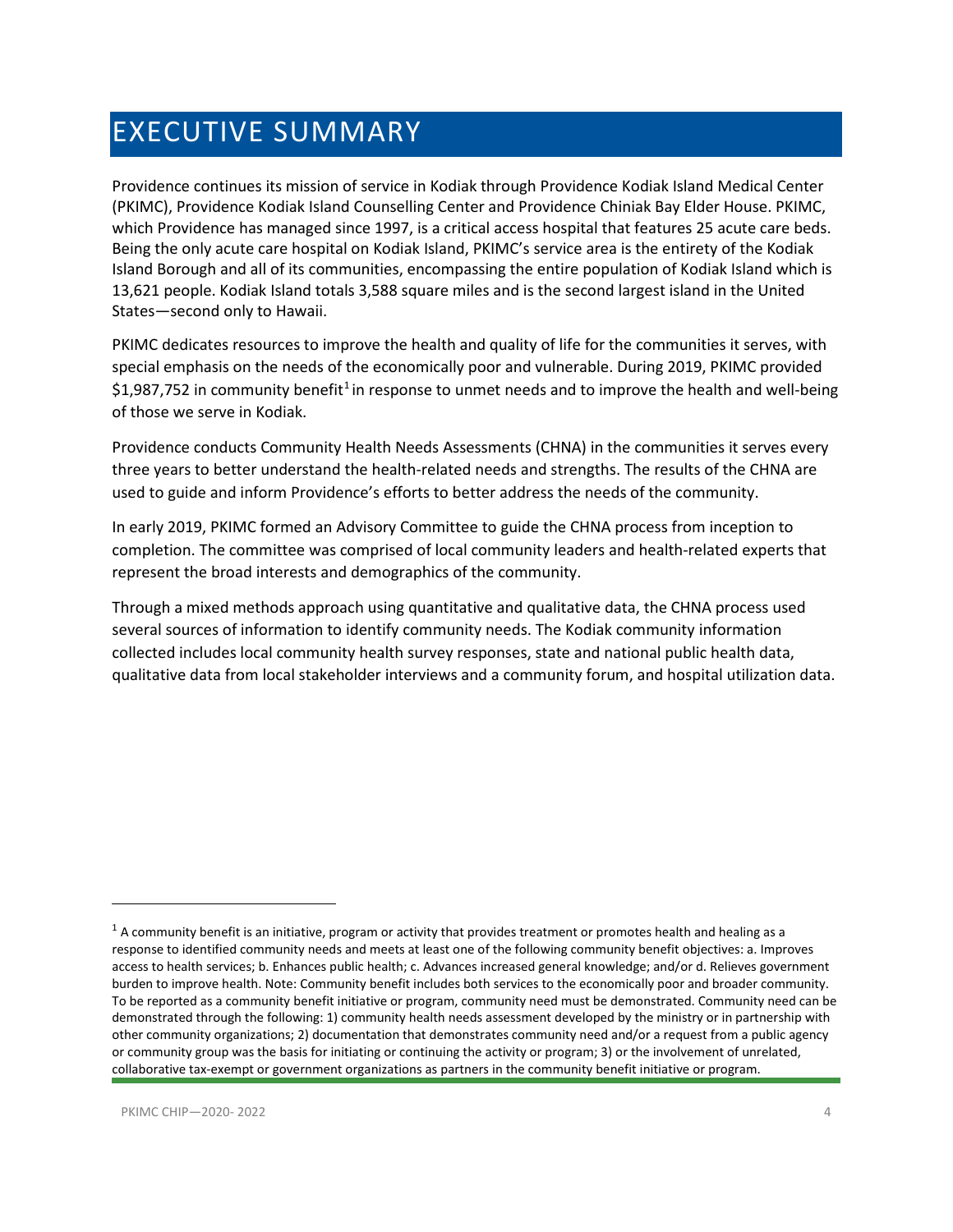#### PKIMC Community Health Improvement Plan Priorities

As a result of the findings of our 2019 Community Health Needs Assessment (CHNA) and through a prioritization process aligned with our Mission, resources, and hospital strategic plan, PKIMC will focus on the following areas for its 2020-2022 Community Benefit efforts:

<span id="page-4-0"></span>PRIORITY 1: BEHAVIORAL HEALTH (inclusive of substance use disorder and mental health)

<span id="page-4-1"></span>Poor mental health and the related issue of substance abuse were identified as problems in the Kodiak community. Remote, rainy climates along with long, dark winters are known to have a negative impact on mental health and are frequently associated with increased substance abuse. Current events that contribute to the increase of substance use in Kodiak include the impacts of COVID19, changes in the fisheries, fish processors leaving their families in Kodiak due to unemployment or underemployment leading to turmoil within the family and "escaping"/self-medicating through the use of drugs and alcohol.

#### PRIORITY 2: PRIMARY CARE UTILIZATION AND ACCESS

The need to improve availability, access and use of primary care services were identified by the community as a significant issues. Long wait times, scheduling and difficulty getting timely appointments were frequently noted in the stakeholder interviews and the community survey as barriers to primary care access. A lack of understanding of the healthcare system and lack of navigation resources were noted in stakeholder interviews and the community survey responses as significant barriers to health care utilization.

#### <span id="page-4-2"></span>PRIORITY 3: HEALTHY LIFESTYLE/ CHRONIC CONDITIONS

Health-related behaviors have a significant relationship to the onset, course and outcome of the chronic disease process. The system cost of unhealthy lifestyles and unmanaged chronic diseases are born by individuals and the communities they live in.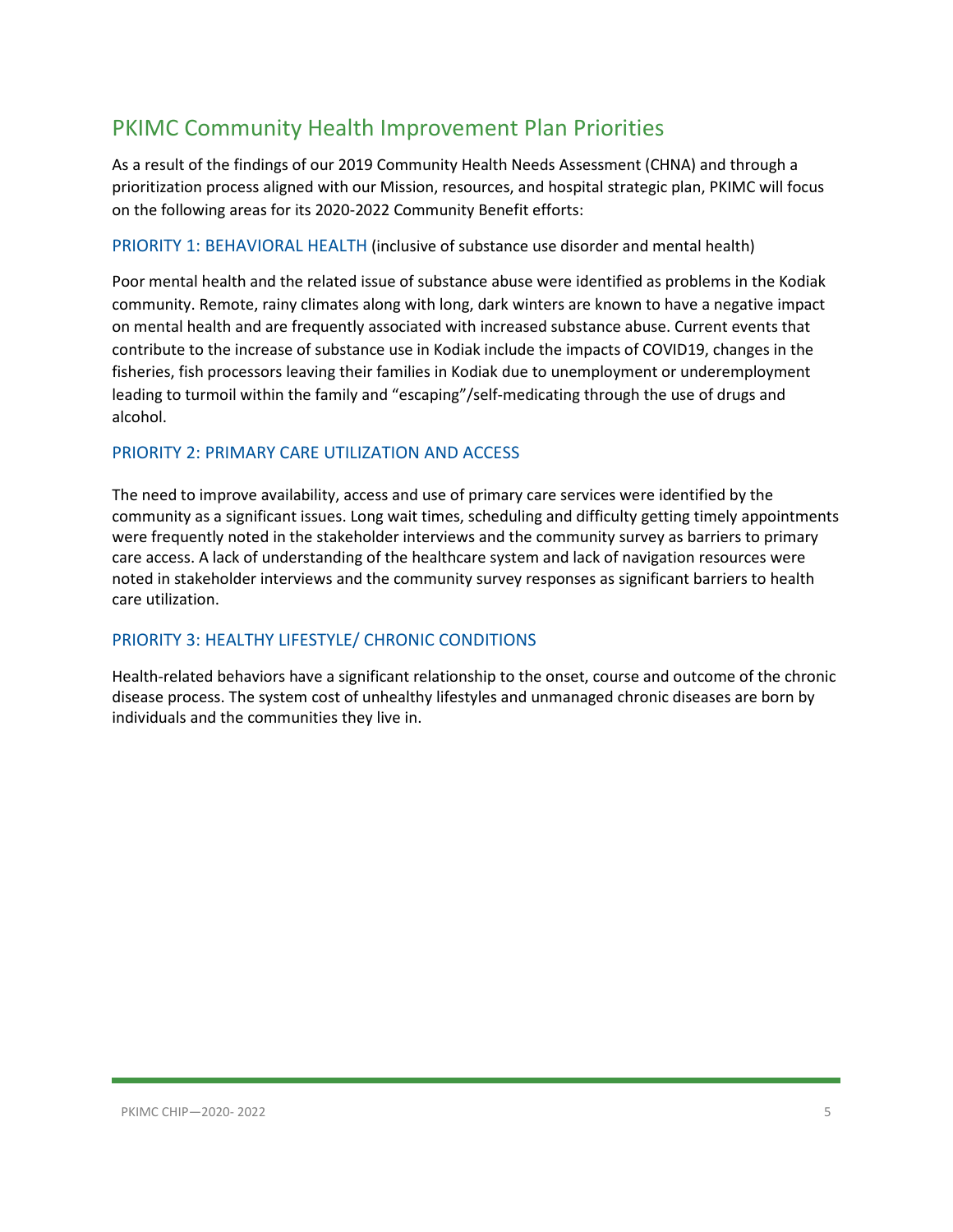# <span id="page-5-0"></span>RESPONDING TO THE COVID-19 PANDEMIC

The 2020 Community Health Improvement Plan (CHIP) process was disrupted by the SARS-CoV-2 virus and COVID-19, which has impacted all of our communities. While we have focused on crisis response, it has required a significant re-direction of resources and reduced community engagement in the CHIP process.

This CHIP is currently designed to address the needs identified and prioritized through the 2019 CHNA, though COVID-19 will have substantial impacts on our community needs. These impacts are likely to exacerbate some of the needs identified, and cause others to rise in level of priority. While this is a dynamic situation, we recognize the greatest needs of our community will change in the coming months, and it is important that we adapt our efforts to respond accordingly. This CHIPs will be updated by March 2021 to better document the impact of and our response to COVID-19 in our community. We are committed to supporting, strengthening, and serving our community in ways that align with our Mission, engage our expertise, and leverage our Community Benefit dollars in the most impactful ways.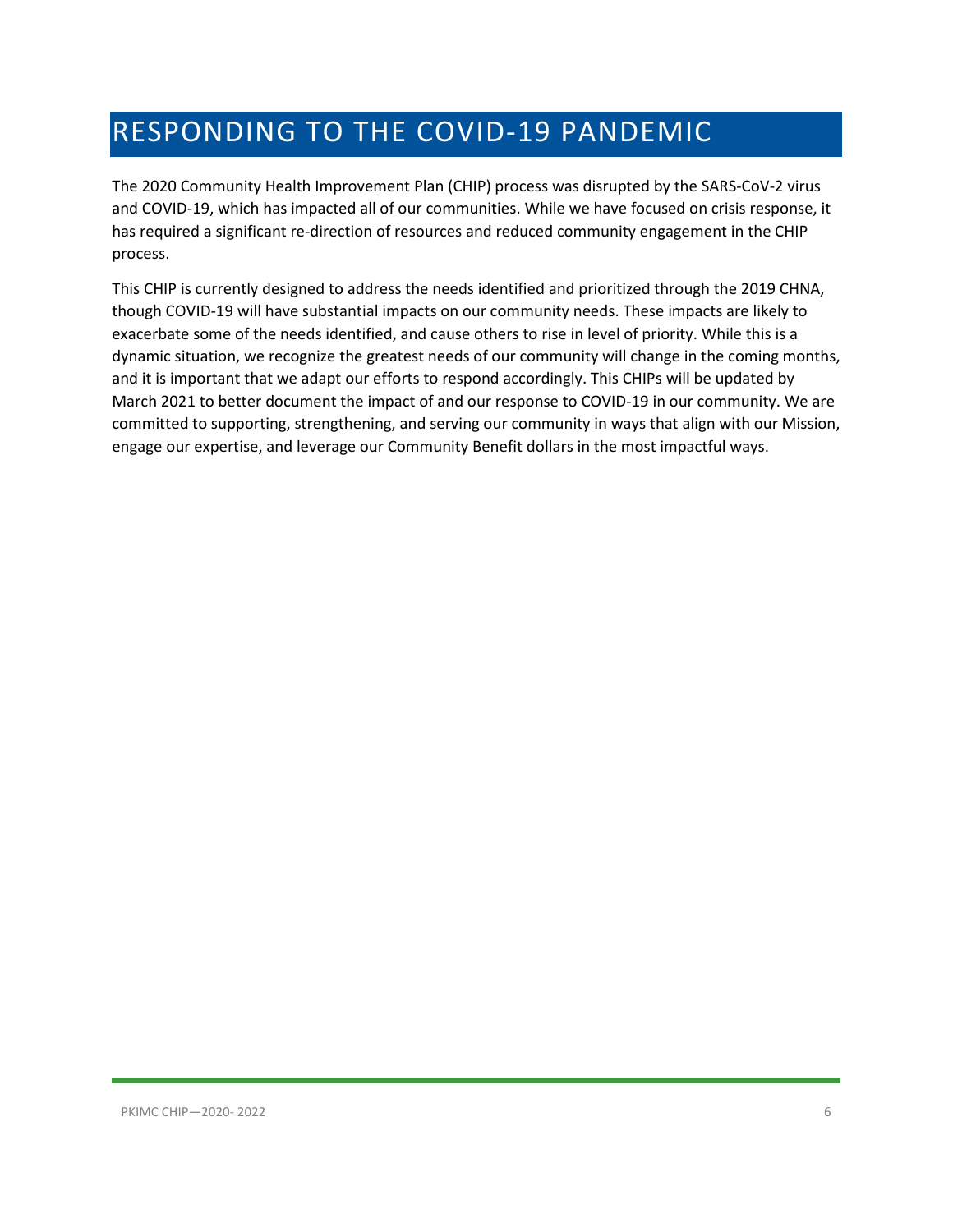# <span id="page-6-0"></span>MISSION, VISION, AND VALUES

| Our Mission | As expressions of God's healing love, witnessed through the ministry of Jesus,<br>we are steadfast in serving all, especially those who are poor and vulnerable. |
|-------------|------------------------------------------------------------------------------------------------------------------------------------------------------------------|
|             | Our Vision   Health for a Better World.                                                                                                                          |
|             | Our Values   Compassion - Dignity - Justice - Excellence - Integrity                                                                                             |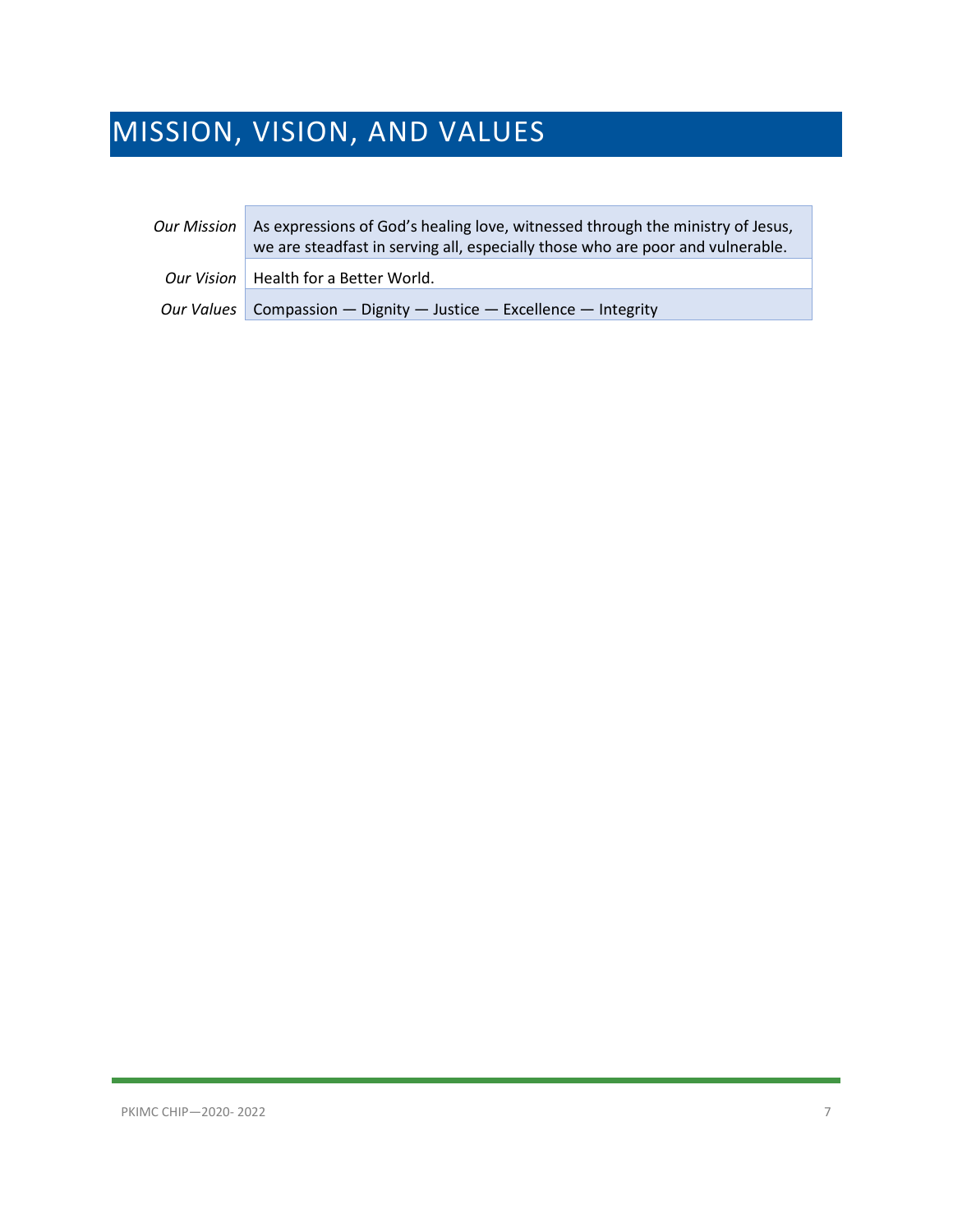## <span id="page-7-0"></span>INTRODUCTION

#### <span id="page-7-1"></span>Who We Are

Providence continues its mission of service in Kodiak through Providence Kodiak Island Medical Center (PKIMC), Providence Kodiak Island Counselling Center and Providence Chiniak Bay Elder House.

Providence took over management of the Kodiak Island Medical Center in 1997, which is now referred to as the Providence Kodiak Island Medical Center. It is a critical access hospital that features 25 acute care beds, including four birthing suites, two psychiatric care beds and two ICU beds. In addition, [Providence Chiniak Bay](http://alaska.providence.org/locations/p/providence-chiniak-bay-elder-house) [Elder House,](http://alaska.providence.org/locations/p/providence-chiniak-bay-elder-house) PKIMC's extended care facility, has 22 long-term care beds.

PKIMC provides an extensive array of inpatient and outpatient services, including emergency department, surgery, laboratory services, maternity, general medicine, physical therapy, occupational therapy, respiratory therapy, sleep studies, specialty clinics, diagnostic imaging services, [telehealth](http://alaska.providence.org/%7E/media/Files/Providence%20AK/PDFs/TelehealthProgram.pdf)  [diabetes education a](http://alaska.providence.org/%7E/media/Files/Providence%20AK/PDFs/TelehealthProgram.pdf)nd pharmacy. The PKIMC Outpatient Specialty Clinic provides additional support services including pediatrics, urology, allergy, dermatology, podiatry[, psychiatry,](http://alaska.providence.org/locations/p/pkimc/counseling-center) gynecology, audiology and ear, nose and throat specialists. PKIMC is staffed by a mix of primary care physicians, surgeons and specialists who provide family and general practice, internal medicine, obstetric, and radiology services.

#### <span id="page-7-2"></span>Our Commitment to Community

PKIMC dedicates resources to improve the health and quality of life for the communities it serves, with special emphasis on the needs of the economically poor and vulnerable. During 2019, PKIMC provided  $$1,987,752$  $$1,987,752$  in community benefit<sup>2</sup> in response to unmet needs and to improve the health and well-being of those we serve in Kodiak.

Our region, Providence Health & Services—Alaska (PHSA), has 16 ministries. The majority of facilities are located in the Anchorage area, but we also have a presence in four other Alaska communities. Additionally, services are expanded to other communities in Alaska via connecting technologies (e.g. telestroke and eICU services). Providence Alaska Medical Center (PAMC), a 401-bed acute care facility, is the only comprehensive tertiary referral center serving all Alaskans. PAMC features the Children's Hospital at Providence (the only one of its kind in Alaska), the state's only Level III NICU, Heart and Cancer Centers, the state's largest Emergency Department, full diagnostic, rehab and surgical services,

l

<span id="page-7-3"></span> $<sup>2</sup>$  A community benefit is an initiative, program or activity that provides treatment or promotes health and healing as a</sup> response to identified community needs and meets at least one of the following community benefit objectives: a. Improves access to health services; b. Enhances public health; c. Advances increased general knowledge; and/or d. Relieves government burden to improve health. Note: Community benefit includes both services to the economically poor and broader community. To be reported as a community benefit initiative or program, community need must be demonstrated. Community need can be demonstrated through the following: 1) community health needs assessment developed by the ministry or in partnership with other community organizations; 2) documentation that demonstrates community need and/or a request from a public agency or community group was the basis for initiating or continuing the activity or program; 3) or the involvement of unrelated, collaborative tax-exempt or government organizations as partners in the community benefit initiative or program.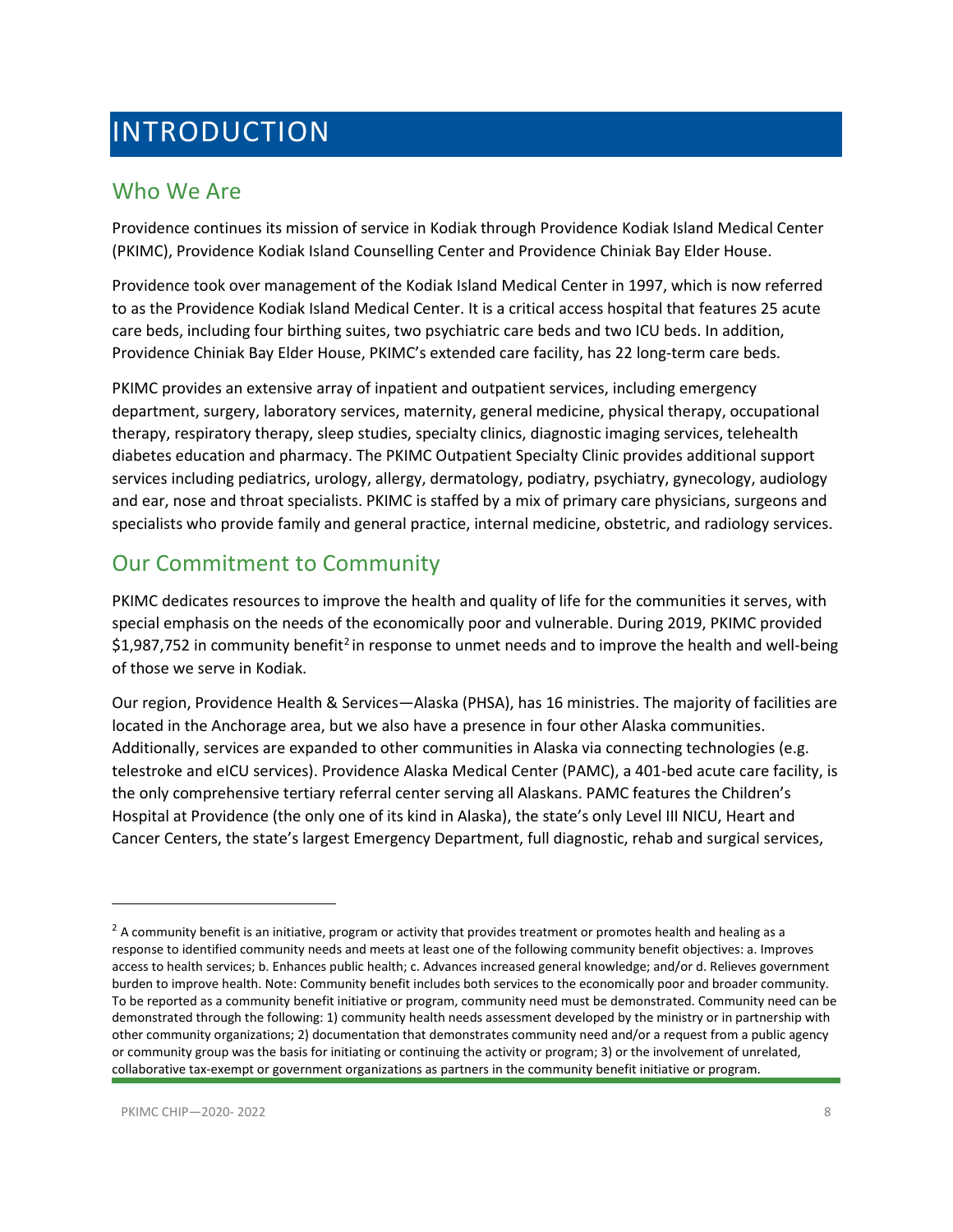as well as both inpatient and outpatient mental health and substance use services for adults and children.

PHSA has a family practice residency program, a continuum of senior and community services, and a developing medical committee. PHSA manages three critical access hospitals located in the remote communities of Kodiak, Seward and Valdez, all co-located with skilled nursing facilities. PHSA operates community mental health centers in Kodiak and Valdez. PHSA also partners to provide additional services through five joint ventures including Providence Imaging Center, St. Elias Long Term Acute Care Hospital, Imaging Associates, LifeMed Alaska (a medical transport/air ambulance service), and Creekside Surgery Center.

#### Community Benefit Governance and Management Structure

PKIMC further demonstrates organizational commitment to the community benefit process through the allocation of staff time, financial resources, participation and collaboration with community partners. The Regional Director of Community Health Investment is responsible for coordinating implementation of State and Federal 501r requirements as well as providing the opportunity for community leaders and internal hospital Executive Management Team members, physicians and other staff to work together in planning and implementing the Community Health Improvement Plan (CHIP). The CHNA and CHIP process is driven by the PKIMC Community Advisory Board, reviewed by the Alaska Region Board Community Relations Subcommittee and then approved by the Providence Alaska Region Board.

#### <span id="page-8-0"></span>Planning for the Uninsured and Underinsured

Our mission is to provide quality care to all our patients, regardless of ability to pay. We believe that no one should delay seeking needed medical care because they lack health insurance. That is why PKIMC has a Financial Assistance Program (FAP) that provides free or discounted services to eligible patients.

One way PKIMC informs the public of FAP is by posting notices. Notices are posted in high volume inpatient and outpatient service areas. Notices are also posted at locations where a patient may pay their bill. Notices include contact information on how a patient can obtain more information on financial assistance as well as where to apply for assistance. These notices are posted in English and Spanish and any other languages that are representative of 5% or greater of patients in the hospital's service area. All patients who demonstrate lack of financial coverage by third party insurers are offered an opportunity to complete the Patient Financial Assistance Application and are offered information, assistance, and referral as appropriate to government sponsored programs for which they may be eligible. For information on our Financial Assistance Program click [https://www.providence.org/obp/ak/financial-assistance.](https://www.providence.org/obp/ak/financial-assistance)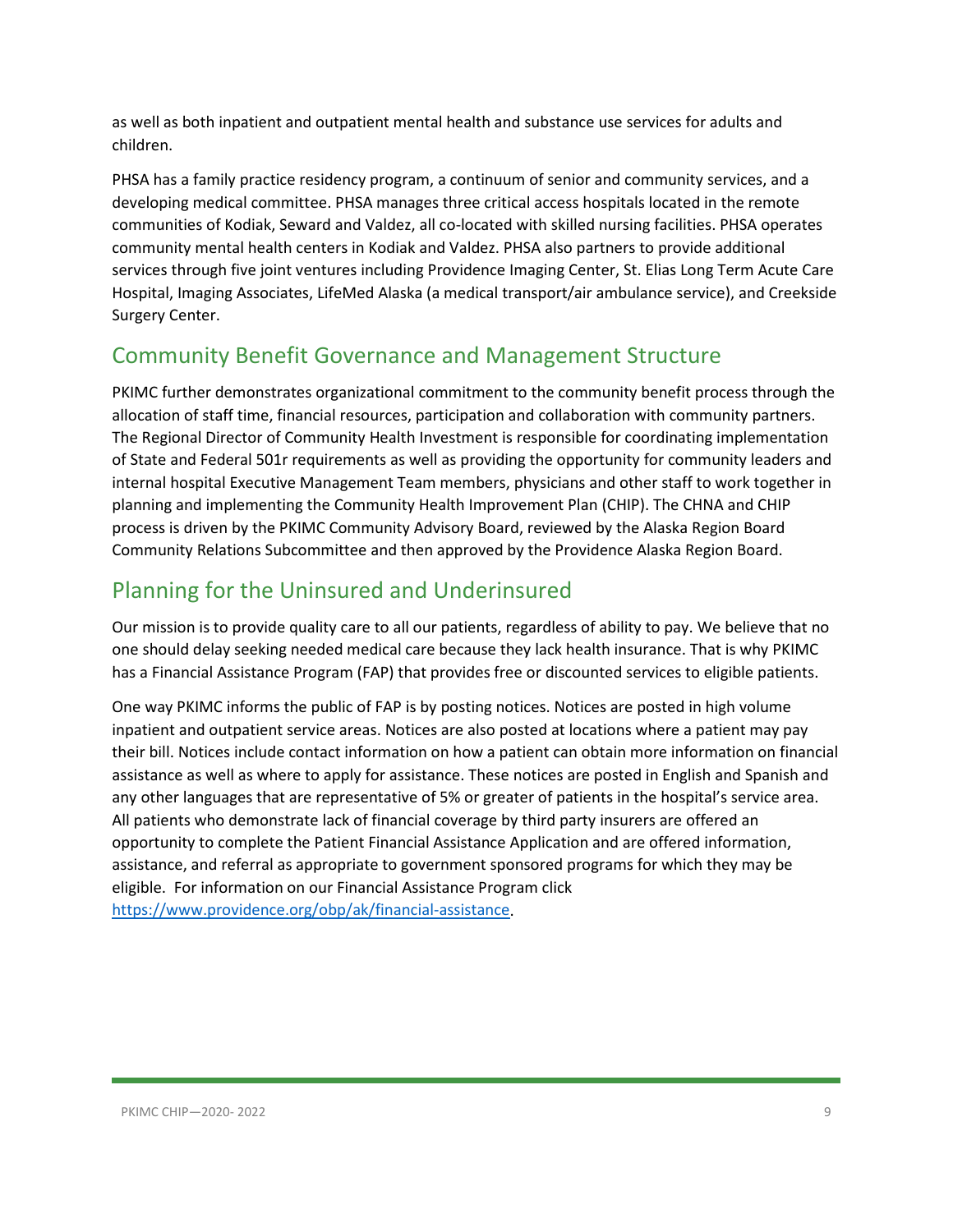## <span id="page-9-0"></span>OUR COMMUNITY

#### <span id="page-9-1"></span>Description of Community Served

Being the only acute care hospital on Kodiak Island, our service area is the entirety of the Kodiak Island Borough and all of its communities, encompassing the entire population of Kodiak Island. The borough is situated in the Gulf of Alaska and comprised of 16 major islands. Kodiak Island totals 3,588 square miles and is the second largest island in the United States – second only to Hawaii. Kodiak Island, which is most famous for its large and impressive population of brown bears, is also rich in other forms of wildlife, culture, natural resources and scenic beauty. With the largest fishing port in the state, the island is the third largest fishing port in the country. In addition, Kodiak Island hosts the largest U.S. Coast Guard base. Thus, commercial fishing and the U.S. Coast Guard are the dominant industries followed by retail trade, transportation, utilities and tourism. The population of Kodiak Island is 13,621 people.

#### <span id="page-9-2"></span>Hospital Total Service Area

Being the only acute care hospital on Kodiak Island, the communities served by the hospital are defined as the Island of Kodiak inclusive of the following communities listed in Table 1:

| Cities/<br><b>Communities</b> | <b>Zip Codes</b> | Cities/<br><b>Communities</b> | <b>Zip Codes</b> |
|-------------------------------|------------------|-------------------------------|------------------|
| Port Lions                    | 99550            | Kodiak                        | 99697            |
| Karluk                        | 99608            | Larsen Bay                    | 99624            |
| Kodiak                        | 99615            | Old Harbor                    | 99643            |
| Kodiak                        | 99619            | Ouzinkie                      | 99644            |

*Table 1. Cities and Zip Codes Included in Hospital Total Service Area*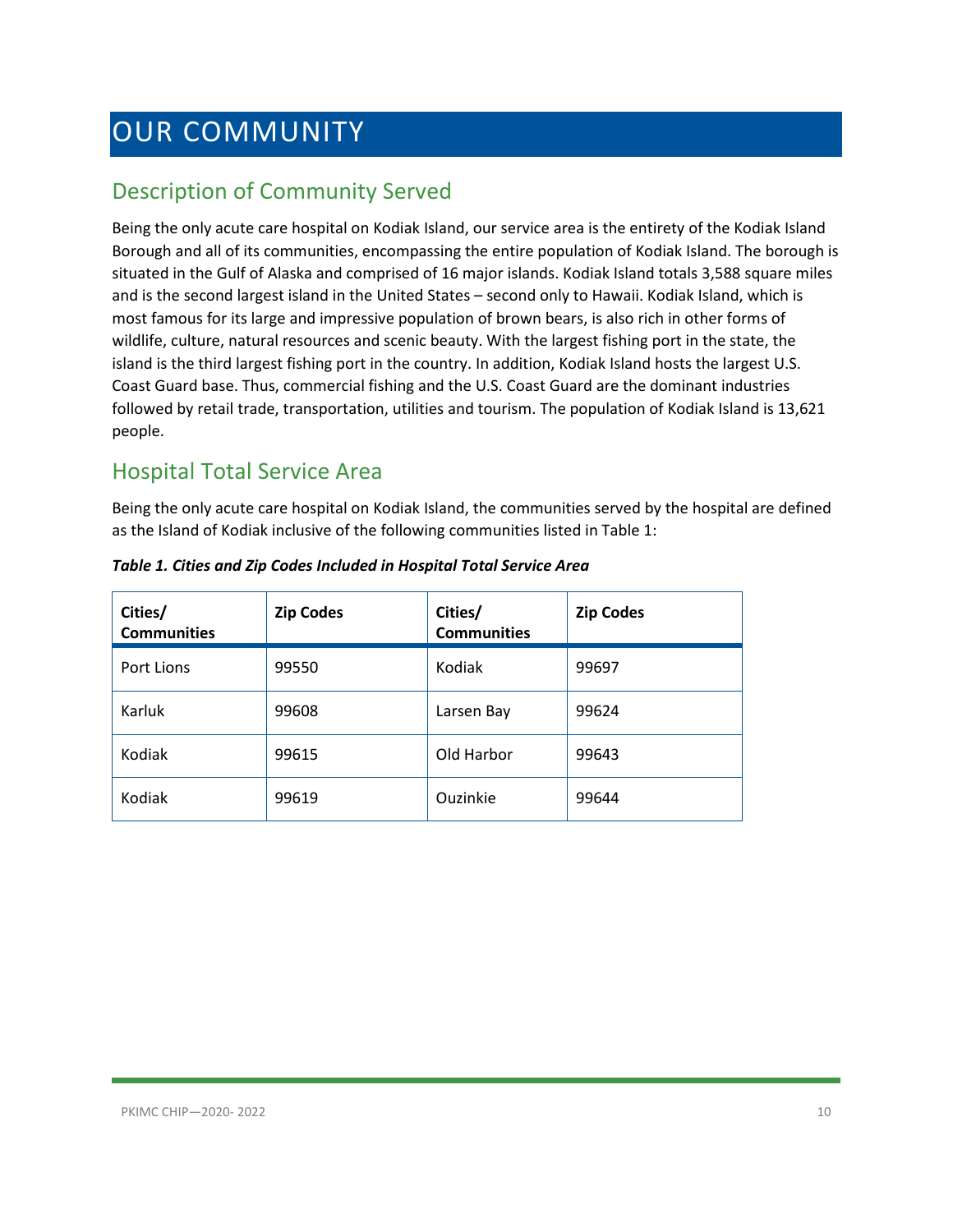

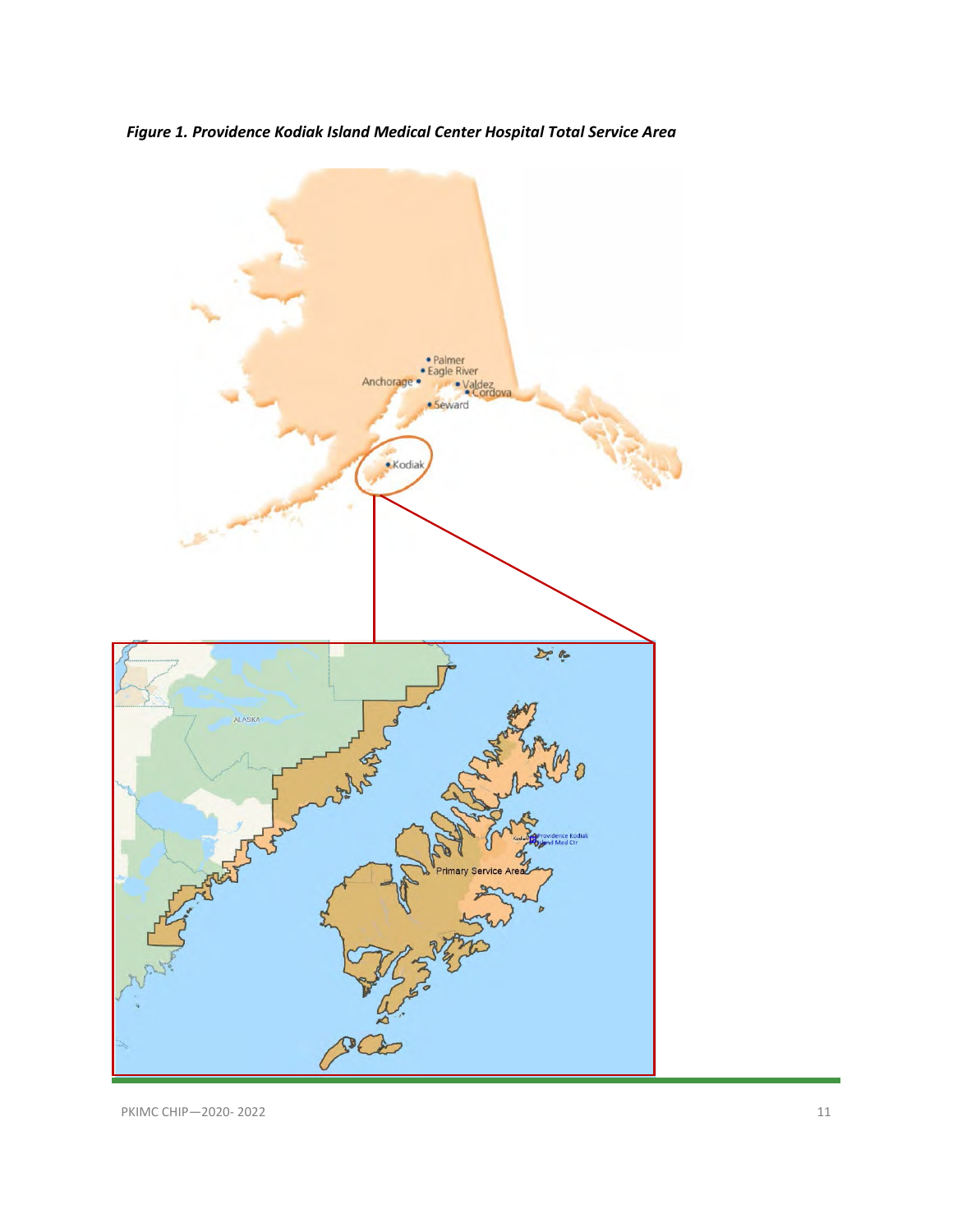#### <span id="page-11-0"></span>Community Demographics

Based on the US census, the total population of the Kodiak Island Borough is 13,621 people. The age demographics are the following:

- 27.9% youth (0-19 years)
- 36.3% young adults (20-44 years)
- 24.8% older adults (45-64 years)
- 11.1% seniors (65 years and older)

Figure 2 presents US Census race demographics for Kodiak Island:





\*AN/AI= Alaska Native or American Indian

Table 3 presents US Census income and housing data for Kodiak Island and Alaska as a comparison:

*Table 2. Income and Housing Data for Kodiak Island Compared to Alaska*

|                                | <b>Kodiak Island</b> | Alaska   |
|--------------------------------|----------------------|----------|
| <b>Median Household Income</b> | \$75,380             | \$76,114 |
| <b>Per Capita Income</b>       | \$31,421             | \$35,065 |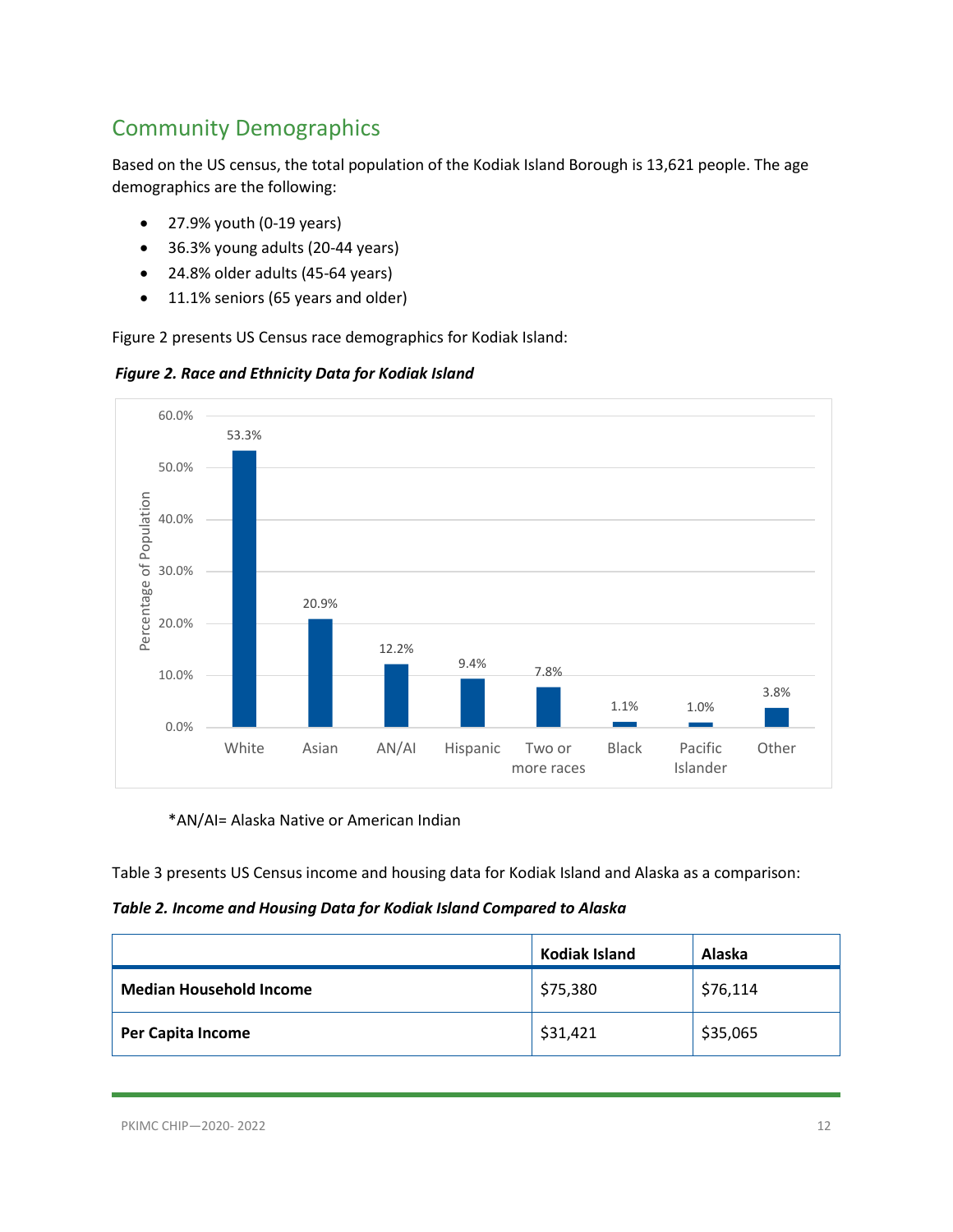| <b>Average Household Size</b>                                                                        | 2.85  | 2.81   |
|------------------------------------------------------------------------------------------------------|-------|--------|
| <b>Percentage of Households Below Poverty Line</b>                                                   | 7.5%  | 10.9%  |
| Percent of owner-occupied homes                                                                      | 59.0% | 63.7%  |
| <b>Individuals experiencing homelessness (Source: 2019</b><br><b>Kodiak Community Health Survey)</b> | 3.0%  | $\ast$ |

\*Comparable statewide data not available

The following 2019 Kodiak Community Survey data represent residents' access to and utilization of health care services:

- 22% of adults under the age 65 are uninsured (US Census: Small Area Health Insurance Estimates)
- 8% of adults of all ages are uninsured
- 11% indicate using the emergency room for main source of health care
- 12% report being unable to receive needed health care in the last 12 months

The following 2019 Kodiak Community Survey data represent the health and wellbeing of community residents:

- 65% of adults are overweight or obese
- 22% of survey respondents indicated they have a chronic disease, and of those, 25% do not have the resources needed to manage their chronic disease
- 25% of survey respondents engaged in binge drinking in the past 30 days
- 14% of respondents indicated that they experienced depression in the past 12 months
- 5% of survey respondents indicated that they had thought about committing suicide at some pointin the past 12 months

Kodiak Island Borough has been designated as a Health Professional Shortage Area (HPSA), meaning there is a shortage of primary medical care, dental, or mental health providers for the population size, geographic location, or facility type. Kodiak Island Borough is also designated as a Medically Underserved Area (MUA) which is defined by the Federal Government as an area that has too few primary care providers, high infant mortality, high poverty, or a high elderly populations. These definitions and more information can be found on the Health Resources & Services Administration website.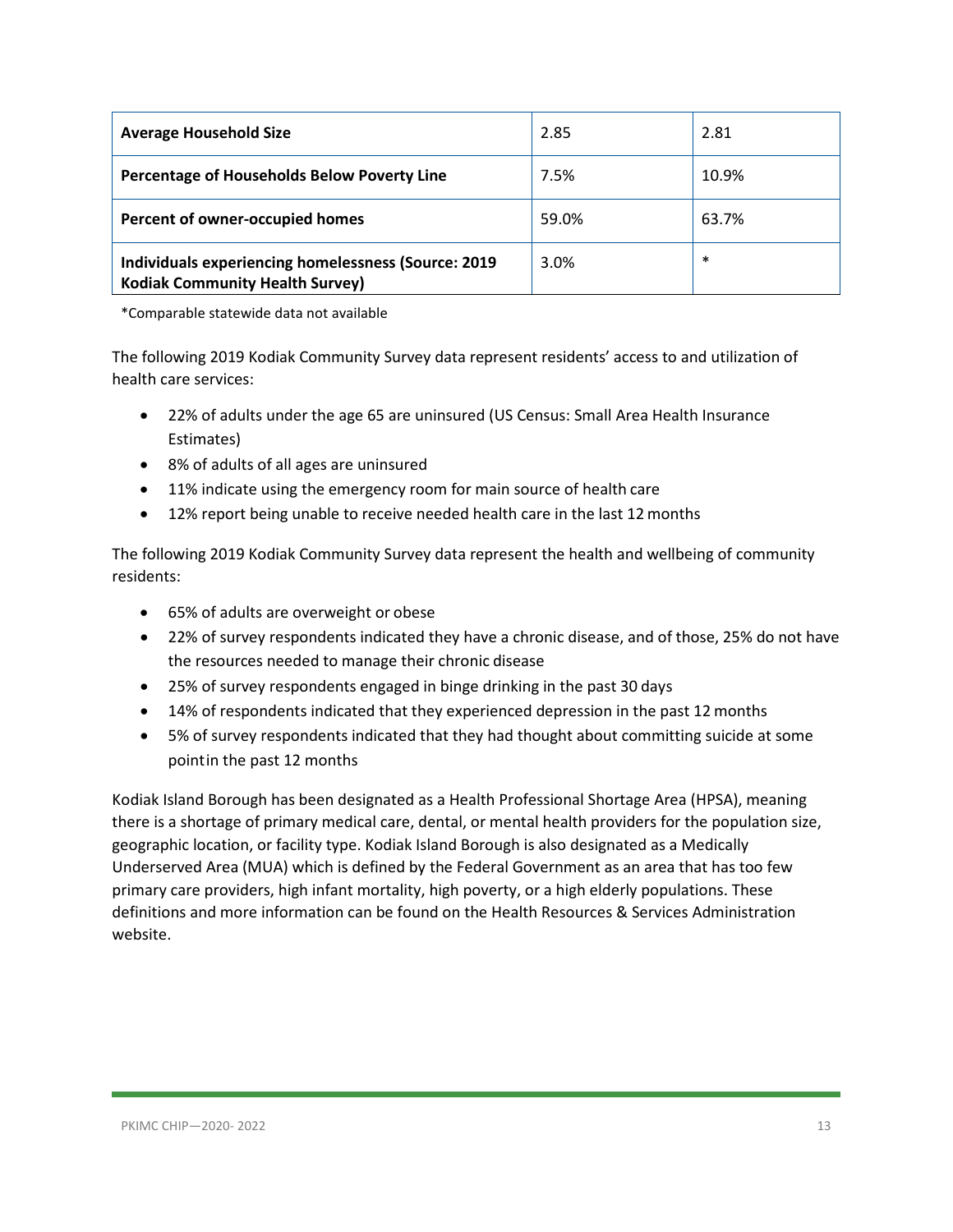# <span id="page-13-0"></span>COMMUNITY NEEDS AND ASSETS ASSESSMENT PROCESS AND RESULTS

#### <span id="page-13-1"></span>Summary of Community Needs Assessment Process and Results

Every three years, Providence Health & Services Alaska and Providence Kodiak Island Medical Center conduct a Community Health Heeds Assessment (CHNA) for the Kodiak Island Borough. The CHNA process is based upon the understanding that health and wellness happen across our communities, not just in medical facilities. In gathering information on the communities served by the hospital, we looked not only at the health conditions of the population, but also at socioeconomic factors, the physical environment, and health behaviors, and invited key stakeholders and community members to provide additional context to the data through qualitative methods.

In 2019, Providence engaged Wipfli LLP to collect and aggregate primary and secondary data for the CHNA report. This CHNA report was completed in compliance with the IRS requirements described in section 501(r)(3) of the Internal Revenue Code.

Providence uses an organized and responsive process to conduct the CHNA:

- 1. Formation of a CHNA Advisory Committee
- 2. Definition of the community served by PKIMC
- 3. Data collection and analysis
	- a. Secondary data/demographics
	- b. Primary data
		- i. Kodiak community survey
		- ii. Hospital utilization data
		- iii. Stakeholder interviews
		- iv. Kodiak Community Health Forum / Dialogue
- 4. Identification and prioritization of community health needs by the community CHNA Advisory Committee
- 5. Making the CHNA widely available the community

Secondary data sources included the US Census, American Community Survey, Alaska BRFSS, County Health Rankings, and Esri. To better understand the community's perspective, opinions, experiences, and knowledge, PKIMC sought the input of community members and nonprofit and government stakeholders. The four primary data collection methods and the high level findings from each were the following:

1. **CHNA Advisory Committee Process**: The CHNA Advisory Committee was formed to guide the CHNA process from inception to completion and was comprised of local community leaders and health-related experts, including the Director of Public Health Nursing in Kodiak. The committee determined the community priorities based on the data and they identified the top three most significant health-related needs in Kodiak: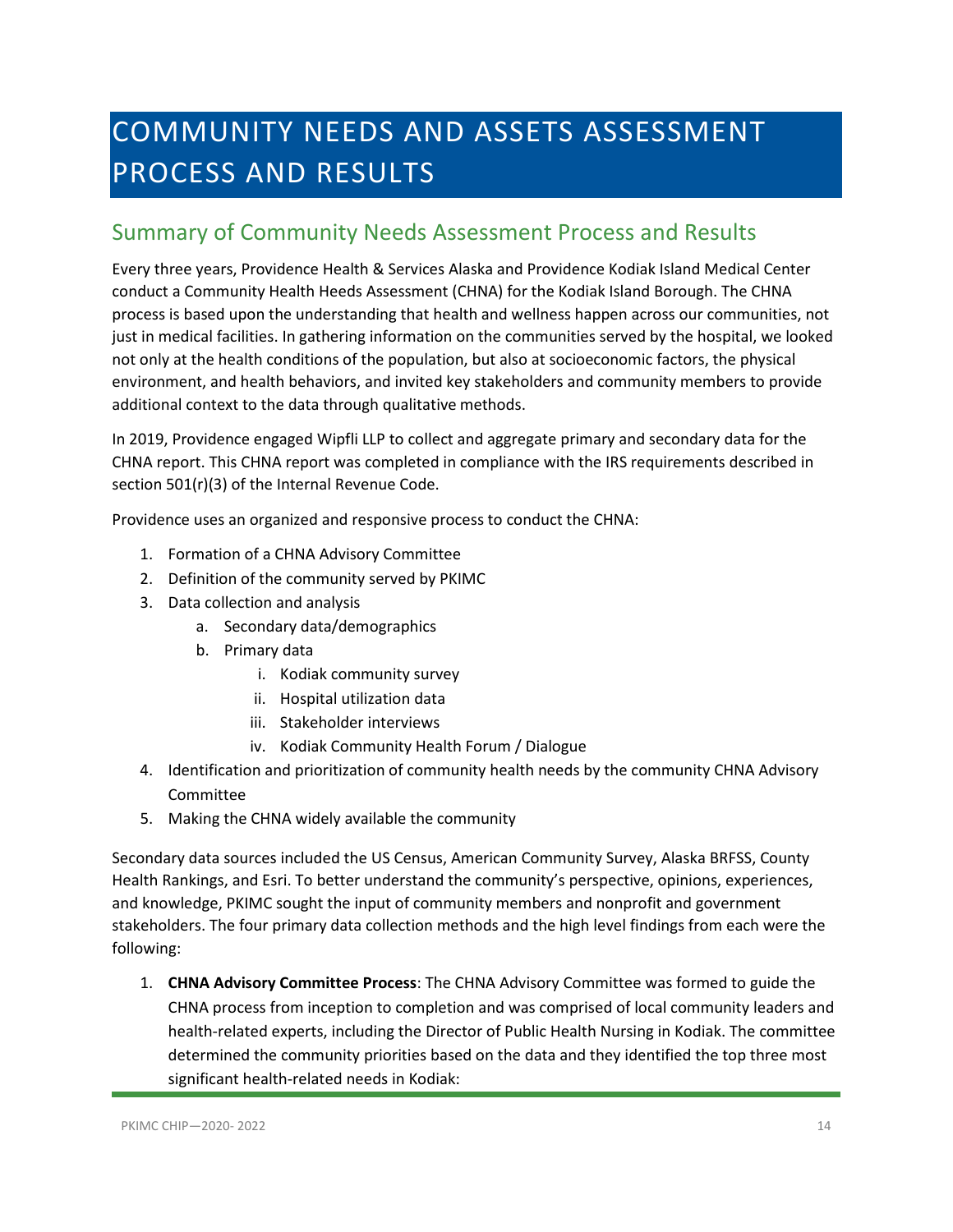- a. Behavioral health
- b. Primary care utilization and access
- c. Healthy lifestyle/ chronic conditions.
- 2. **Kodiak Community Health Survey**: The 36 question survey was fielded from May 18-June 1, 2019 and 694 individuals responded. Every effort was made to ensure the survey represented the diversity of the community and captured input from those with low incomes and otherwise underserved in the community. Some of the top needs and themes called out in the survey responses were the following:
	- a. Mental health and substance misuse treatment
	- b. Access to healthcare (both primary and specialty care): While both primary and specialty care were identified, primary care was referenced most often with key issues related to wait time and inability to see the same doctor.
- 3. **Community Stakeholder Interviews**: In June 2019, nine community leaders were interviewed individually regarding the health needs of the community. Some of the dominant themes from the stakeholder interviews were the following:
	- a. Access to primary care: This includes the importance of affordable and timely care, as well as challenges recruiting and retaining physicians, leading to a lack of primary care providers.
	- b. Mental health/ substance misuse: This includes an insufficient number of mental health and substance use disorder treatment providers to meet the needs of the community. Additionally, stigma, lack of coverage through insurance plans, and inaccessibility of care are some barriers to seeking treatment.
	- c. Social determinants of health and economic insecurity: Issues include lack of affordable housing, high cost of living, lack of health benefits from employers in the community, and language barriers. Immigrants and migrants were most frequently identified as disproportionately affected by these issues, partially due to language barriers.
	- d. Access to specialty care: Barriers to care include lack of specialty care providers, difficulty recruiting and retaining physicians, and having to travel off the island to access care.
- 4. **Kodiak Community Forum:** Roughly 40 community members and stakeholders participated in a community forum on May 28, 2019 to share their vision of a healthy community and the healthrelated needs they would like to see prioritized. Participants identified the following needs:
	- a. Timely access to health care services and more comprehensive primary health care
	- b. Behavioral health services, including substance use treatment centers
	- c. Services and resources to support the aging population and help people age in place
	- d. Affordable and supportive housing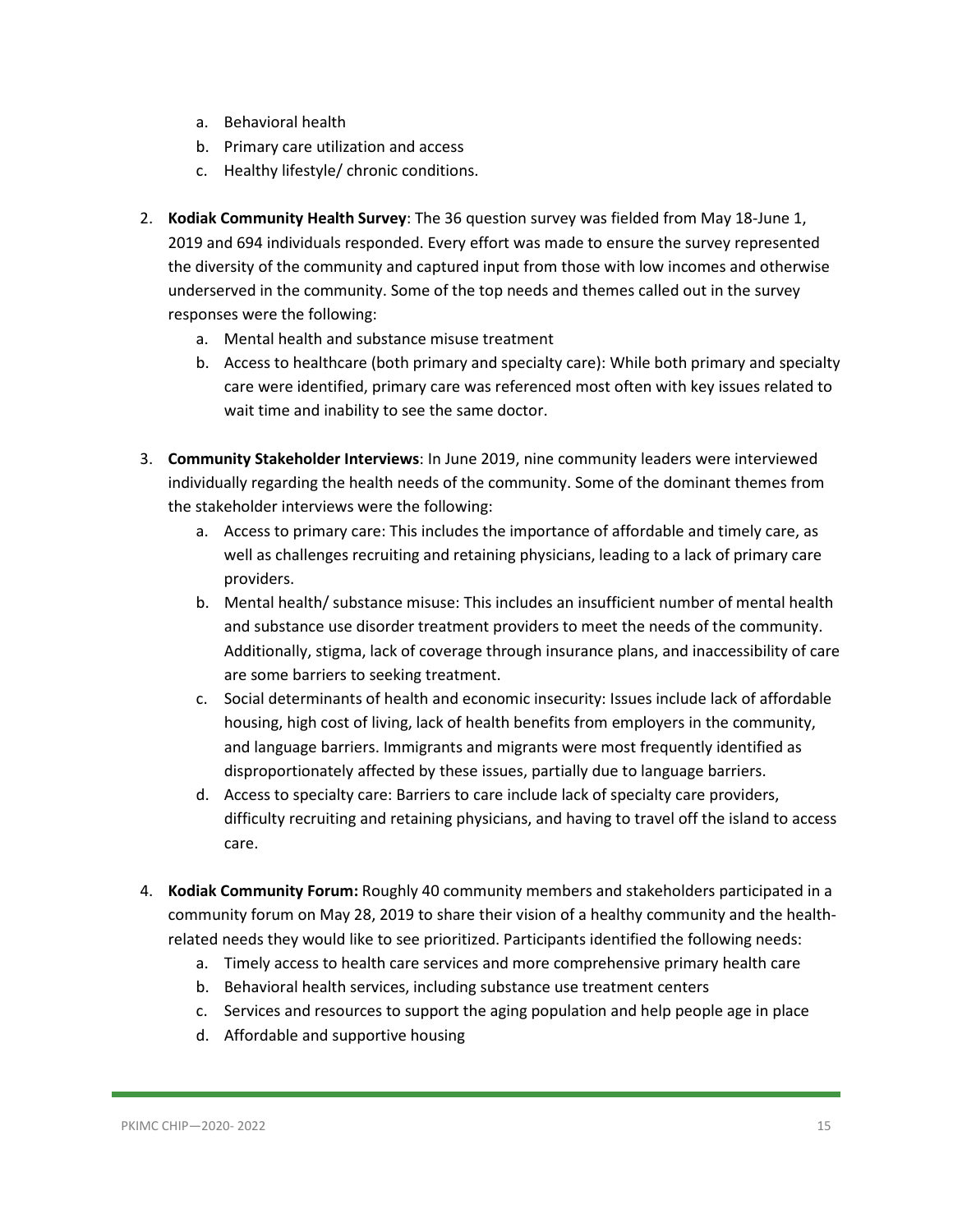#### <span id="page-15-0"></span>Identification and Selection of Significant Health Needs

The Kodiak CHNA Advisory Committee was tasked with reviewing and analyzing the resulting information to identify and prioritize the top health-related needs in their community based on the criteria of size/scope, severity and ability to impact. After reviewing and analyzing the CHNA quantitative and qualitative data, the Kodiak CHNA Advisory Committee established the top needs for Kodiak. Each CHNA Advisory Committee member ranked what they viewed as the top health needs for the community. Members elaborated on their rankings, sharing specific reasons why they selected each other needs. The top needs were documented and summarized to drive subsequent community health improvement planning.

#### <span id="page-15-1"></span>Community Health Needs Prioritized

The list below summarizes the rank-ordered significant health needs identified through the 2019 Community Health Needs Assessment process:

<span id="page-15-2"></span>PRIORITY 1. BEHAVIORAL HEALTH (inclusive of substance use disorder *and* mental health)

Behavioral health was indicated as a significant health care need during stakeholder interviews, as well as in the community survey responses, where 57% of individuals identified mental health and substance use as one of Kodiak's greatest health needs. Behavioral health needs focused on two separate areas of need: mental health and substance misuse.

The CHNA Advisory Committee identified a shortage of mental health services, particularly outpatient mental health care. The percent of population that needs these services has risen and barriers to accessing behavioral health care remain significant. Specifically, 20% of survey respondents indicated they have needed mental health services in the last 12 months, but of that group, 38% who needed mental health services were not able to receive them. Barriers to accessing this care include a lack of insurance or being unable to afford care (49%) and difficulty getting an appointment (41%). Stakeholder interviews revealed that health organizations have had difficulty recruiting and retaining a resident psychiatrist.

The lack of inpatient treatment facilities for addiction, substance use and drug and alcohol treatment were discussed by many as an area of need in the community. Substance use issues have led to both social and criminal problems in the community, particularly for repeat offenders. Sixty percent of survey respondents who needed substance use treatment were unable to receive needed services, and those who sought substance use treatment cited barriers to accessing care, including no insurance or being unable to afford treatment (44%) and stigmatization (36%).

#### <span id="page-15-3"></span>PRIORITY 2. PRIMARY CARE UTILIZATION AND ACCESS

It is common for small rural communities to have challenges attracting and retaining enough primary care physicians to meet community need, and Kodiak is no exception. This need became more apparent in 2017 with the closure of the largest private primary care practice in Kodiak. The issue of long wait times and inability to schedule appointments within a reasonable time was a theme that arose through community input. This echoed findings through the Community Health Survey, where 36% of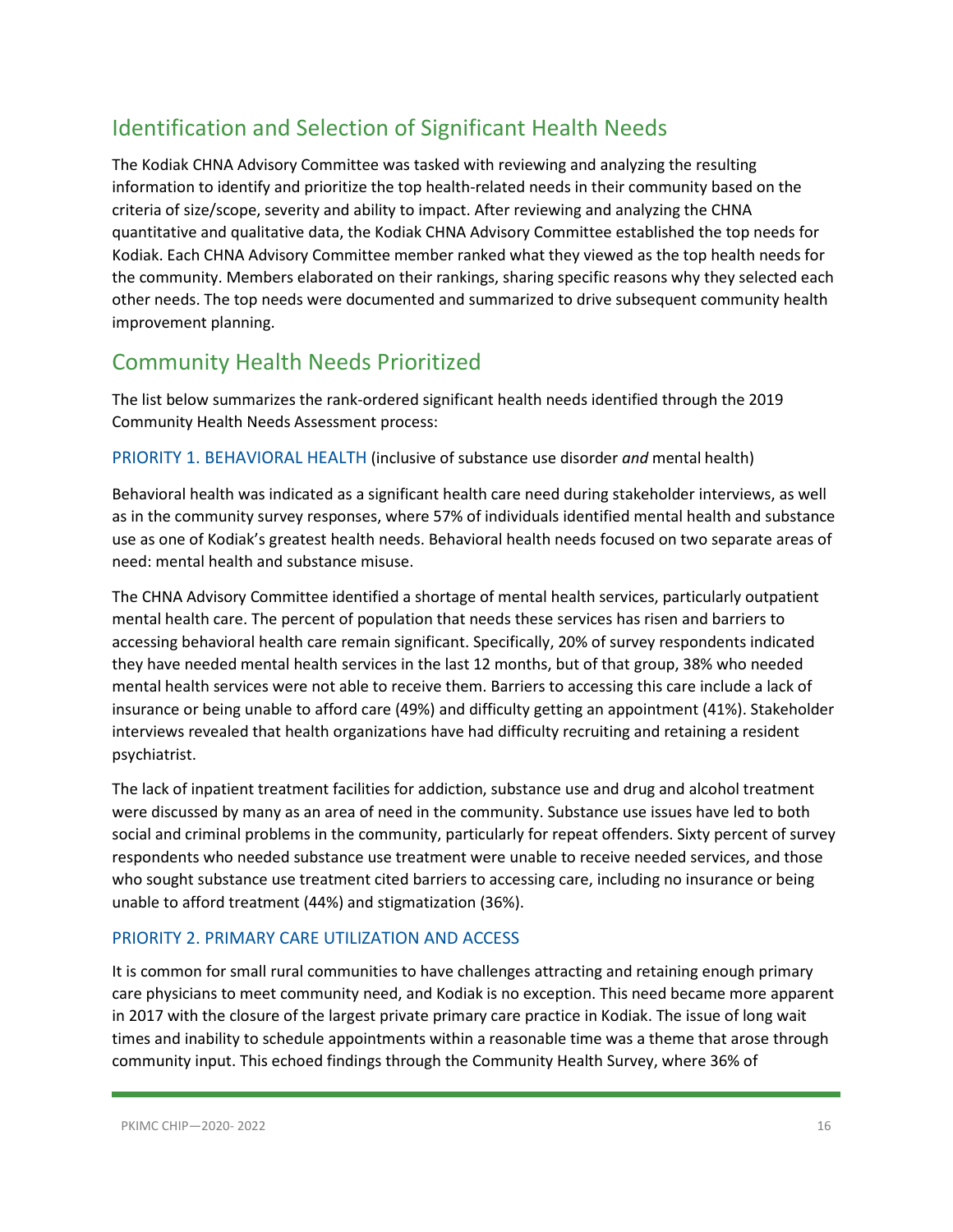respondents indicated they consider shortage or turnover in primary care/family clinic health care providers to be a significant contributor to the under-utilization of primary care and serves as a barrier to access.

In addition to the challenges facing primary care access, the quantitative data also suggest that preventive/primary care is being underutilized by members of the community. Preventative care efforts in the community are also lacking; 28% of respondents have not had an annual exam or physical in the past year. Of the 68% of individuals who had a health screening completed in the past year, 37% took no action based on their results.

#### <span id="page-16-0"></span>PRIORITY 3. HEALTHY LIFESTYLE/CHRONIC CONDITIONS

Survey responses and health data indicate difficulty with maintaining a healthy lifestyle, engaging in preventative health, and managing chronic disease in the community. Twenty-two percent ofsurvey respondents indicated they have a chronic disease, and of those, 25% do not have the resources needed to treat their chronic disease. Sixty-five percent of Community Health Survey respondents were identified as either overweight or obese based on their Body Mass Index (height/weight calculation). Similarly, 13% of survey respondents indicated that in general, their physical health is either poor or fair. Likewise, 39% of survey respondents indicate that they engage in less than 3 days of physical activity per week.

#### <span id="page-16-1"></span>Needs Beyond the Hospital's Service Program

No hospital facility can address all of the health needs present in its community. We are committed to continuing our Mission through continued collaboration with community partners that address the aforementioned community needs to coordinate care and referrals to address these unmet needs.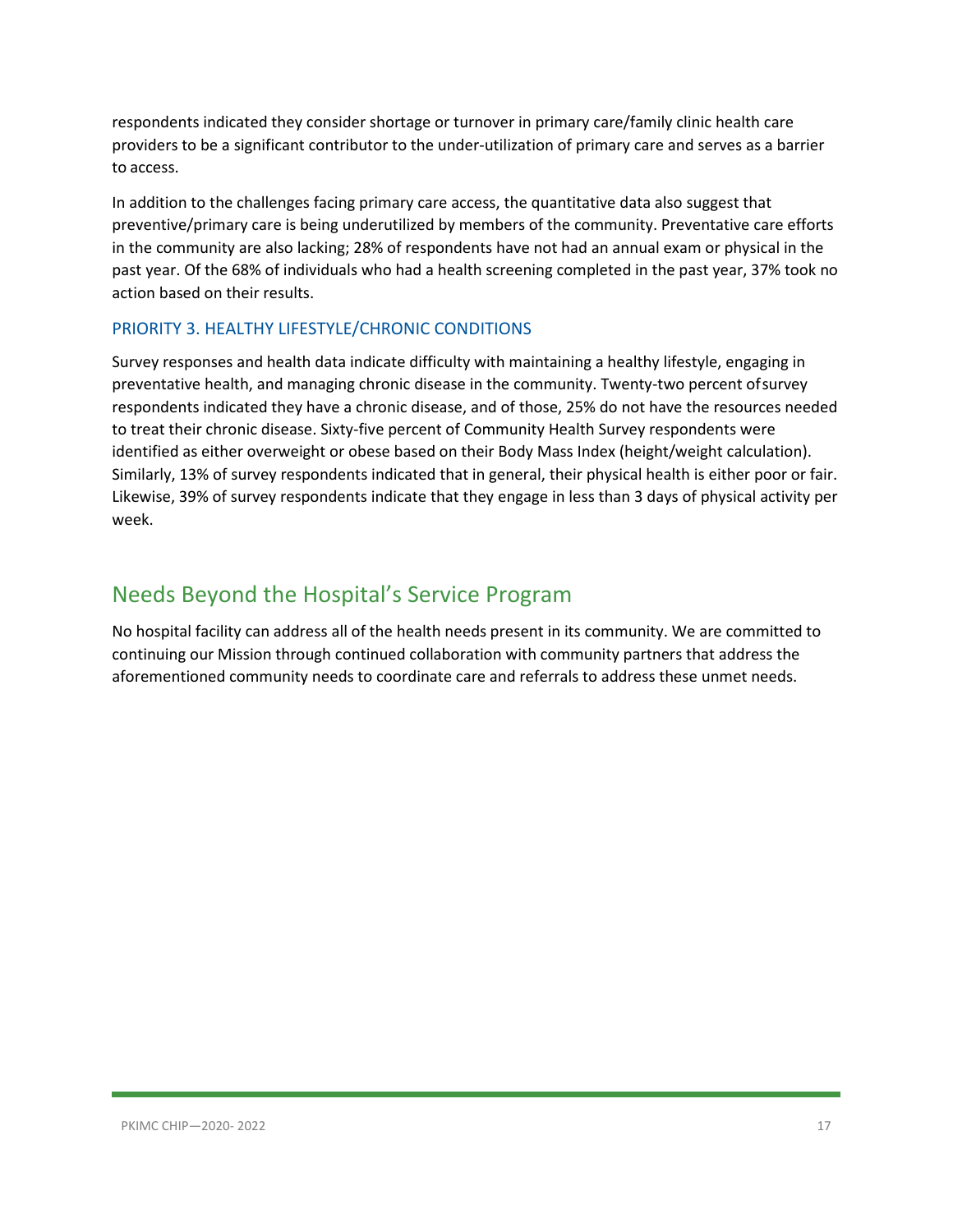## <span id="page-17-0"></span>COMMUNITY HEALTH IMPROVEMENT PLAN

#### <span id="page-17-1"></span>Summary of Community Health Improvement Planning Process

**NOTE:** The emergence of the COVID19 pandemic substantially impacted PKIMC/PKICC's ability to engage in a thorough and robust CHIP planning process in response to the findings of the 2019 Community Health Needs Assessment. The following plan represents a good faith planning effort by PKIMC and PKICC leadership to identify meaningful opportunities to address the needs identified in the CHNA process while responding to the increasing demands of the COVID19 crisis. PKIMC and PKICC leadership intend to revisit and refine the elements of this Community Health Improvement Plan at such time as the exigencies of COVID19 permit.

PKIMC anticipates that implementation strategies may change and therefore, a flexible approach is best suited for the development of its response to the CHNA. For example, certain community health needs may become more pronounced and require changes to the initiatives identified by PKIMC in the enclosed CHIP.

#### <span id="page-17-2"></span>Addressing the Needs of the Community: 2020- 2022 Key Community Benefit Initiatives and Evaluation Plan

#### **PRIORITY HEALTH NEED #1: BEHAVIORAL HEALTH**

*(INCLUSIVE OF BOTH SUBSTANCE USE DISORDER AND MENTAL HEALTH)*

This section outlines Providence's plan to address unmet behavioral health needs in our community over a three-year period.

- a) **Safe Harbor Program –** Providence will serve adults and youth providing Level 2.1 intensive outpatient chemical dependency treatment, Level 1 outpatient chemical dependency treatment, continuing care, education which includes anger management, Alcohol and Drugs Information School, Prime for Life, Morale Reconation therapy, and random drug and alcohol testing.
- b) **Youth Outpatient Substance Abuse Program** Providence will continue to provide services to court-referred and self-referred clients. Services include substance abuse assessment or integrated assessments, addiction education, individual, family and group counseling or therapy, and random drug and alcohol testing. Additionally, Providence will continue to provide intensive case management services which may include "warm hand off" referrals to receiving agencies within Alaska and beyond.
- c) **Mental health clinicians in the schools program –** Providence will continue to provide ongoing education and support to all middle school and high school age students in city of Kodiak. Topics covered are: meth/opiates and other addictive substances; depression; and other mental health challenges. Providence provides students with depression screening, crisis intervention, and a variety of psycho-educational classes. Providence also provides education and training to school district staff on trauma-informed care that teaches how to identify symptoms, how to understand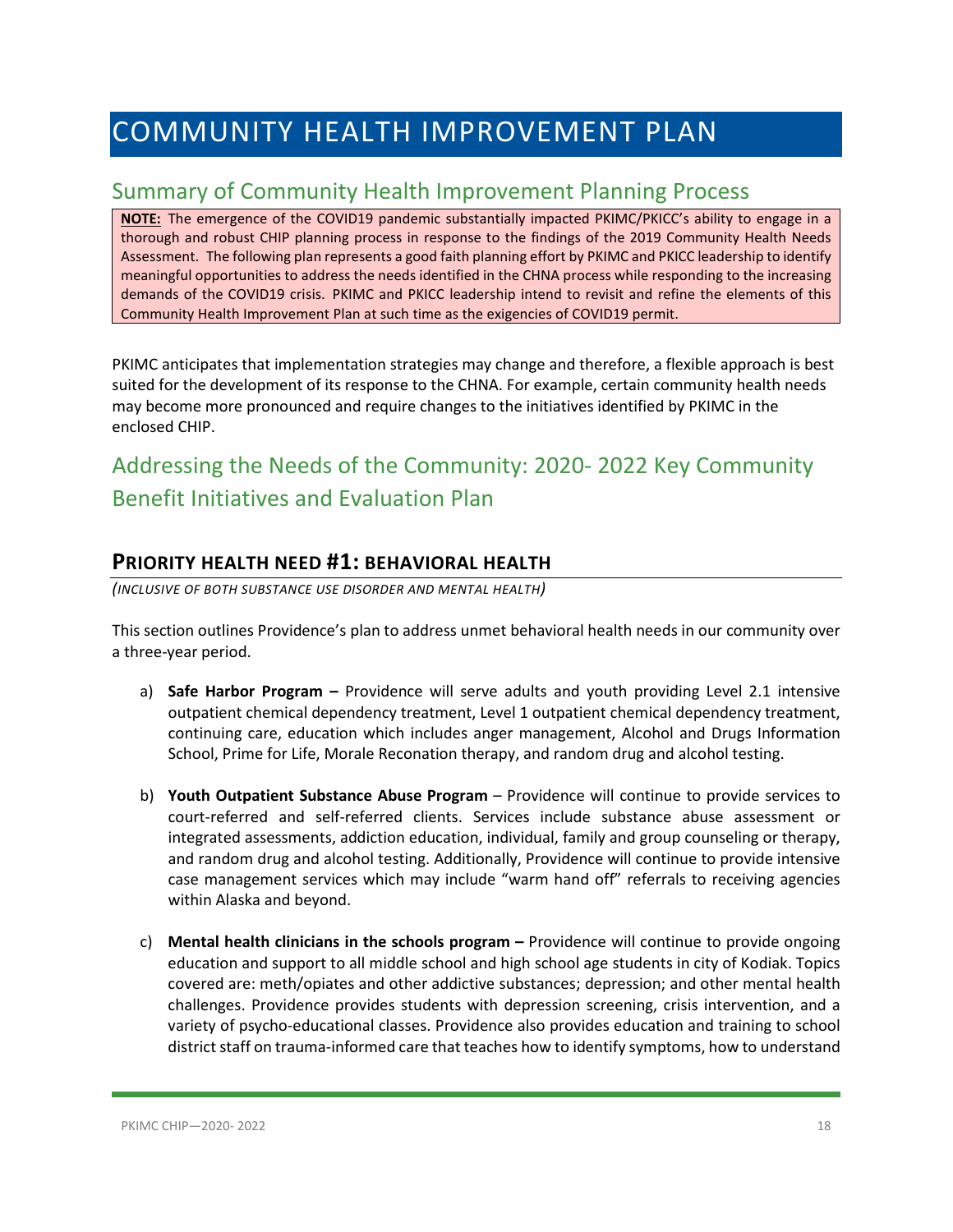the behaviors and how they can relate to substance abuse and behavioral health issues exhibited by students.

- d) **Alcohol Safety Action Program (ASAP)** Providence will continue to provide case management services, referrals and monitoring for court ordered cases for youth and adults.
- e) **Psychiatric emergency services –** Providence will continue to provide psychiatric emergency assessments and referrals, which includes involuntary commitment and voluntary inpatient treatment for adults and youth who have suicidal or homicidal idiations, general psychotic behaviors, whether they are under a chemical or alcohol influence or are experiencing emotional distress. These individuals will present to the psychiatric Emergency Department, and a clinician is and will continue to be "on call" 24/7 to assess and consult with these individuals as well as the medical treatment team at the hospital. These services are fundamental to the behavioral health safety net in Kodiak.

#### f) **Community Support Program (Adult & Child)**

- **ADULT CSP:** Providence will continue the Community Support Program (CSP). The CSP serves the chronically mentally ill and their families, providing individual and group skill development, employment support, case management, recipient support services, medication monitoring and family support services.
- **CHILD CSP:** Providence will continue to provide both individual and group services to children who have a pre-existing diagnosis and/or have been referred by another agency or office of childrens' services (OCS).
- g) **Community Education –** Providence will continue to participate in town hall meetings, community panel discussions, health fairs, USCG welcome aboard fairs, Public Radio announcements, KMXT Talk of the Rock, and Kodiak Daily Mirror Ads. Providence also provides free anxiety and depression screening during May Mental Health month and Health fairs.
- h) **Internship Program-** Providence Kodiak Island Counseling Center (PKICC) will continue to accommodate interns and provide clinical supervision to support the growth of the next generation of behavioral health providers in Kodiak. There are several Providence providers who are certified clinical supervisors in the areas of mental health and substance use treatment. PKICC believes that investing time and effort into producing the next generation of behavioral health professionals in Kodiak is foundational to the sustainability of behavioral health services on the island.
	- **Residency in Social Work –** New program that will bring on graduates of social work masters degrees from Boise State who have provisional licenses of MSW. Participants will be provided incentives to come to Kodiak (i.e. housing, moving expense allowance, etc) in exchange for a minimum of a 2 year commitment. The main goal(s) of this program are to bring behavorial health clinicians to Kodiak that will remain here after their initial two year commitment. We will be bringing on two of these "residents" every two years, so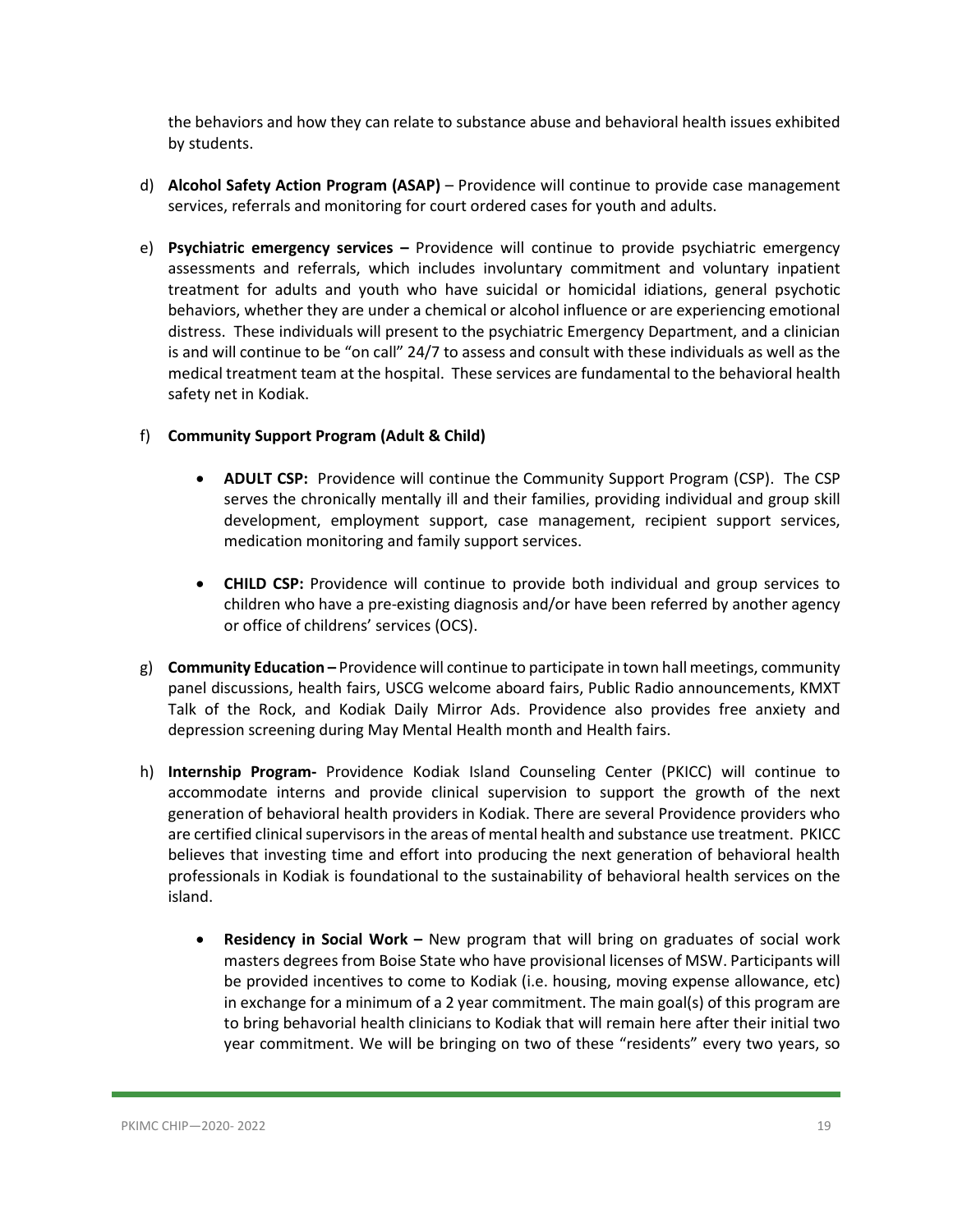that even if they do not decide to stay after their initial two years, they will be back filled with two new graduates so that the need is still met.

- i) **Community Behavioral Health Grants –** Providence will continue to actively seek grant funding opportunities to help address the behavioral needs in the community (e.g. current ASAP grant funding that assists youth with their assessment fees, an upcoming SAMHSA grant opportunity to fund behavioral health outreach services for the homeless, ANDVSA grant which covers PKICC's collaboration with KWRCC (Kodiak Womens Resource and Crisis Center), CBHTR grant, and the PES Grant).
- j) **Kodiak Schools Substance Abuse Task Force** Providence will continue to partner with Teen Court to ensure appropriate referrals, treatment and support for youth by providing screening and recommendations.
- k) **Salvation Army/Residential Treatment Collaboration** Providence will continue to collaborate with the Salvation Army transitional housing program in Kodiak as well as substance use inpatient treatment facilities in Alaska. These collaborations facilitate the treatment of Kodiak residents in Anchorage when services are not available on Kodiak Island and then return them to Kodiak Salvation Army transitional housing with outpatient substance abuse treatment support in their home community.
- l) **Behavioral health in the primary care setting**  Providence, in partnership with the Kodiak Community Health Center and Kodiak Area Native Association, will continue to provide behavioral health (mental health and substance abuse) services to adults and youth being seen at the KCHC and KANA Clinics. Services provided by Providence mental health clinicians include intervention, screening, assessment, and personalized referrals to agencies. Providence also provides related, but limited, in-home services such as case management and follow-up care.
- m) **Outreach Services-** Providence will continue to partner with the Brother Francis Shelter, Kodiak Women's Resource and Crisis Center, Kodiak Public Library, Healthy Tomorrows, Civic organizations, schools, medical clinics, canneries, courts, etc. to insure that we provide continuity of care to mutual clients we serve and that we reach out to potential clients who might otherwise fall through the cracks in the delivery of care system.

#### **PRIORITY HEALTH NEED #2: PRIMARY CARE UTILIZATION AND ACCESS**

a) The challenges facing Kodiak community utilization of and access to primary care are substantially related to community awareness, education and other behavioral, cultural and socioeconomic factors. At present, Kodiak has adequate primary care capacity with Kodiak Area Native Association Clinic (KANA) and Mill Bay Health Center, Kodiak Community Health Center, the U.S. Coast Guard Rockmore-King Medical Clinic, and the Kodiak Island Ambulatory Clinic providing primary care services to the residents of Kodiak. Because of this, PKIMC does not offer traditional, non-specialized primary care services, but will continue to work with Kodiak primary care providers to explore opportunities to support these providers and the community in the effort to improve primary care utilization. In addition to continued collaboration with community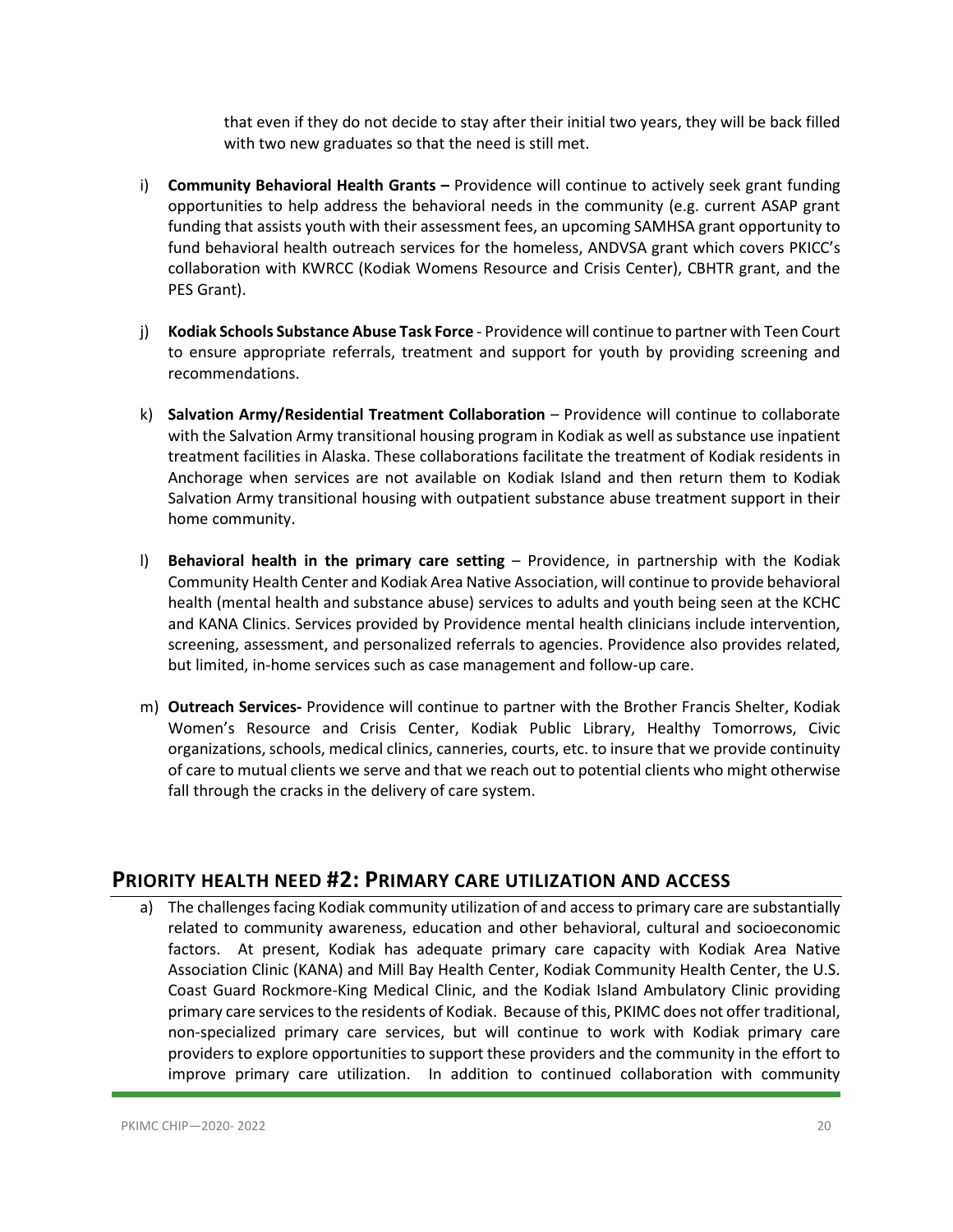partners, Providence Kodiak Island Medical Center's plan includes specific steps including hiring a pediatrician to support access to primary care in addition to a recently hired OB/GYN to support women's health.

#### **PRIORITY HEALTH NEED #3: HEALTHY LIFESTYLE/CHRONIC CONDITIONS**

a) Providence Kodiak Island Medical Center's plan includes specific steps to address healthy lifestyle and chronic conditions. The plan includes a pain management clinic operated through the specialty clinic. Additionally, the medical center is working on public education regarding COVID-19. Education on social distancing, hand washing, universal masking, and protecting families in the face of the COVID19 pandemic. Education includes collaboration with local primary care clinics, radio talk shows, Public Service Announcements, newspaper articles and advertisements, and participation in the health department community team.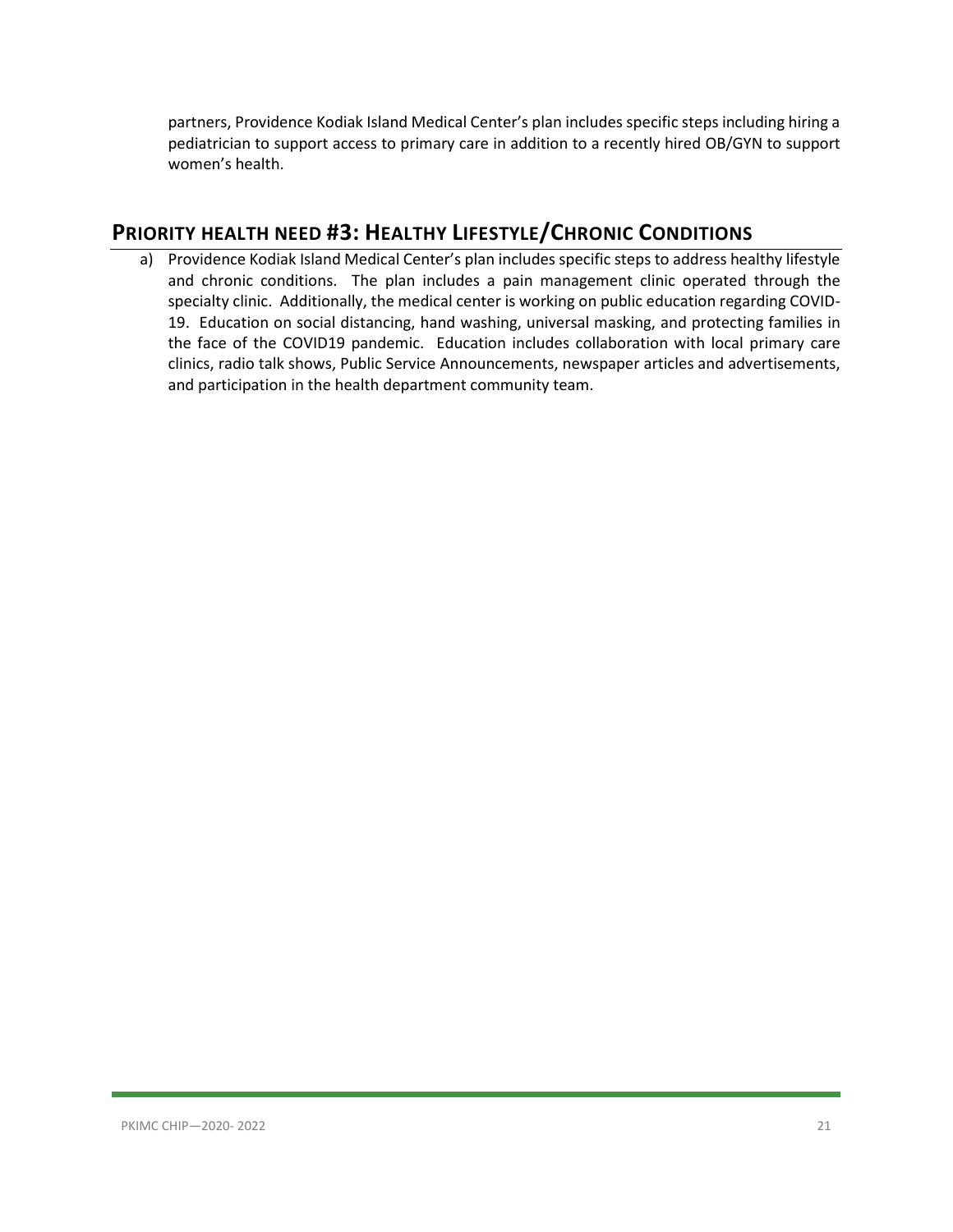### <span id="page-21-0"></span>2020- 2022 CHIP GOVERNANCE APPROVAL

This Community Health Improvement Plan was adopted on April 21, 2020 by the Providence Alaska Region Board. The final report was made widely available<sup>[3](#page-21-1)</sup> by May 15, 2020.

 $\bigcup_{i\in I}\bigcap_{i\in I}$  $\frac{4}{21/2020}$ 

Preston M Simmons, DS Chief Executive, Alaska<br>Providence St. Joseph Health

 $\mu_{m}$ 

Pam Shirrell<br>Chair, Providence Alaska Region Board Providence Health and Services Alaska

\_\_\_\_\_\_\_\_\_\_\_\_\_\_\_\_\_\_\_\_\_\_\_\_\_\_\_\_\_\_\_\_\_\_\_\_\_\_ \_\_\_\_\_\_\_\_\_\_5/1/2020\_

Joel Gilbertson Date Senior Vice President, Community Partnerships Providence St. Joseph Health

**CHNA/CHIP Contact:**

Nathan D. Johnson Region Director, Community Health Investment Providence Health & Services, Alaska Region 3760 Piper Street Anchorage, AK 99508 Nathan.Johnson@Providence.org

To request a copy free of charge, provide comments, or view electronic copies of current and previous Community Health Improvement Plans please email CommunityBenefit@providence.org.

 $P_{\text{min}} > \sqrt{N}$ 

<span id="page-21-1"></span> $3$  Per § 1.501(r)-3 IRS Requirements, posted on hospital website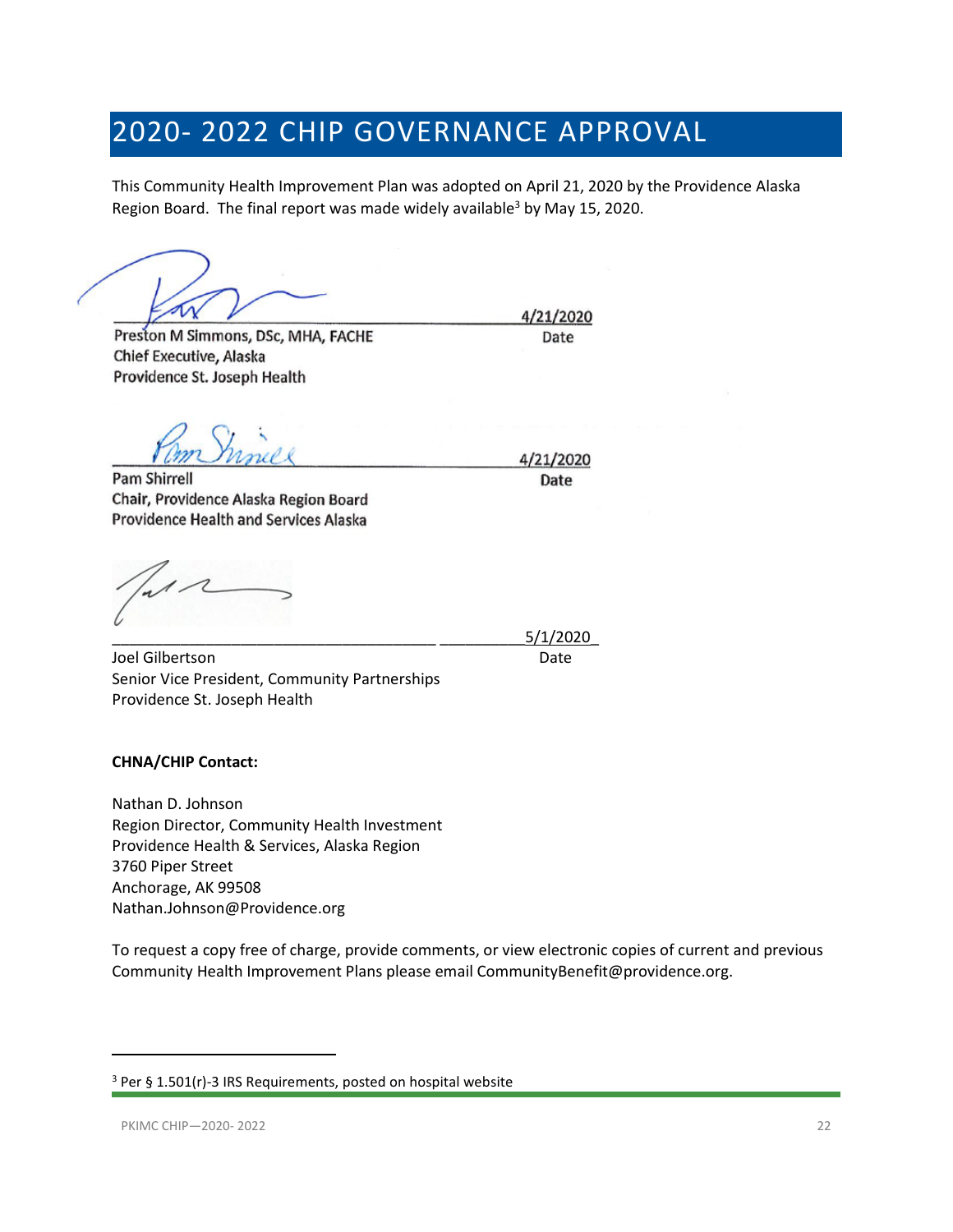# <span id="page-22-0"></span>APPENDICES

#### <span id="page-22-1"></span>Appendix 1: Definition of Terms

**Community Benefit:** An initiative, program or activity that provides treatment or promotes health and healing as a response to identified community needs and meets at least one of the following community benefit objectives:

- a. Improves access to health services;
- b. Enhances public health;
- c. Advances increased general knowledge; and/or
- d. Relieves government burden to improve health.

Community benefit includes services to persons living in poverty, persons who are vulnerable, and the broader community.

To be reported as a community benefit initiative or program, community need must be demonstrated. Community need can be demonstrated through the following:

- a. Community health needs assessment developed by the ministry or in partnership with other community organizations;
- b. Documentation that demonstrates community need and/or a request from a public agency or community group was the basis for initiating or continuing the activity or program; or
- c. The involvement of unrelated, collaborative tax-exempt or government organizations as partners in the community benefit initiative or program.

**Health Equity:** Healthy People 2020 defines *health equity* as the "attainment of the highest level of health for all people. Achieving health equity requires valuing everyone equally with focused and ongoing societal efforts to address avoidable inequalities, historical and contemporary injustices, and the elimination of health and health care disparities."

**Social Determinants of Health:** Powerful, complex relationships exist between health and biology, genetics, and individual behavior, and between health and health services, socioeconomic status, the physical environment, discrimination, racism, literacy levels, and legislative policies. These factors, which influence an individual's or population's health, are known as *determinants of health*. *Social determinants of health* are conditions in the environment in which people are born, live, learn, work, play, worship, and age that affect a wide range of health, functioning, and quality-of-life outcomes and risks.